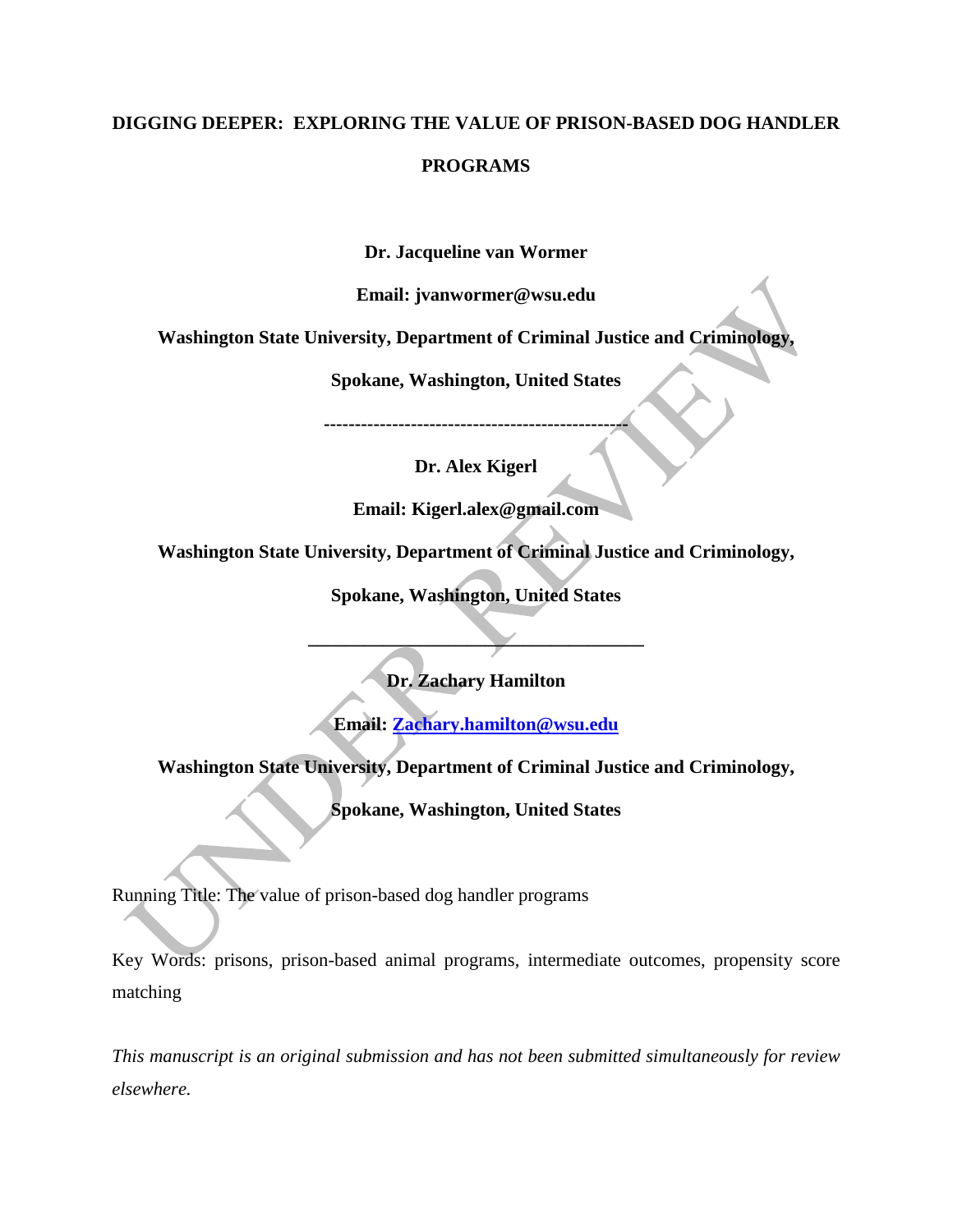#### **ABSTRACT**

As U.S. correctional systems continue to rollout evidence-based programs and practices, the question of the utility for "complementary" programs that do not directly address recidivism reduction remains generally in question. Survey results have shown that across the country most prisons have a variety of programming efforts, including some form of prison-based animal program (PAP), although the purpose and outcomes associated with such programs is largely unexplored. This research attempts to address a gap in the literature by evaluating the intermediate outcomes associated with the operation of a prison-based dog handler program within prisons across Washington State. We hypothesize that participation in the dog-handler program will result in inprogram and post-program reductions in the rates of serious and violent infractions, inmate filed grievances and sanctions imposed on inmates. Using propensity score matching to identify a matched comparison group, we compared 1,001 inmates in a pre-test, post-entry design, aimed at measuring change across the four outcomes. Results indicated that inmates exposed to the dog handler program experienced statistically significant improvement in three of four areas. The implications for these findings and the need for further research are explored.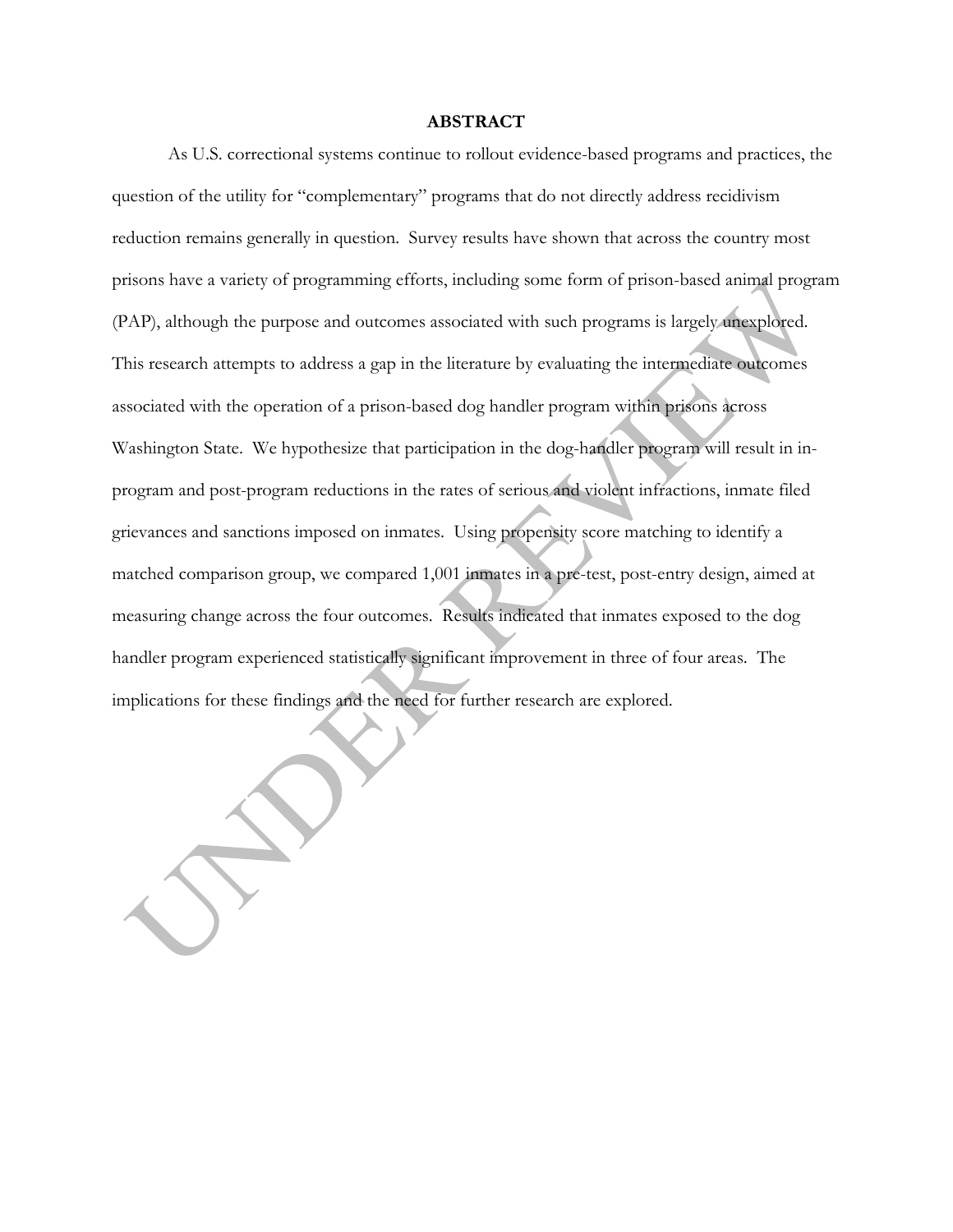#### **Introduction**

As part of the Washington State Department of Corrections (WADOC) *Sustainability in Prisons Project*, the majority of Washington prisons offer a dog training and/or adoption program. The programs aim to build offender accountability and skills, while providing a needed service to the community. The program, along with other sustainable programs such as horticulture and endangered species restoration programs, are considered "complementary" programs to an array of evidence-based offender change programming efforts that have recently been adopted under legislative mandate. Program operations vary by facility, but include training and developing service dogs to assist those with disabilities (Cedar Creek, Monroe, Mission Creek and Washington Corrections Center), as well as working with troubled dogs to make them adoption ready. The dog adoption program is available in six male facilities across the state.

Washington prisons are not alone in their use of prison-based animal programs (PAPs). Furst (2006) identified 71 different programs operating in 36 U.S. states, although the types of programs vary and include dog handler programs, equine programs, general livestock management and even domestic cat programs. Despite the prolific use of these programs, very little is known about the impact of programs on offender behavior while in the institution, or if positive effects do exist, if they extend beyond the prison walls in the form of recidivism reduction. Research to date has been limited by small sample sizes, reliance on internal file data and anecdotal stories, and the use of surveys to measure inmate and staff perceptions of the various programs (Furst, 2006; Bachi, 2013)

The purpose of this outcome evaluation is to determine if WADOC inmates that participate in the various dog-handling programs experience fewer infractions, less grievances and improved behavior across the facilities. Using record data of 1,001 inmates in a matched treatment and control group design, this research aims to address the question of whether operation of the dog programs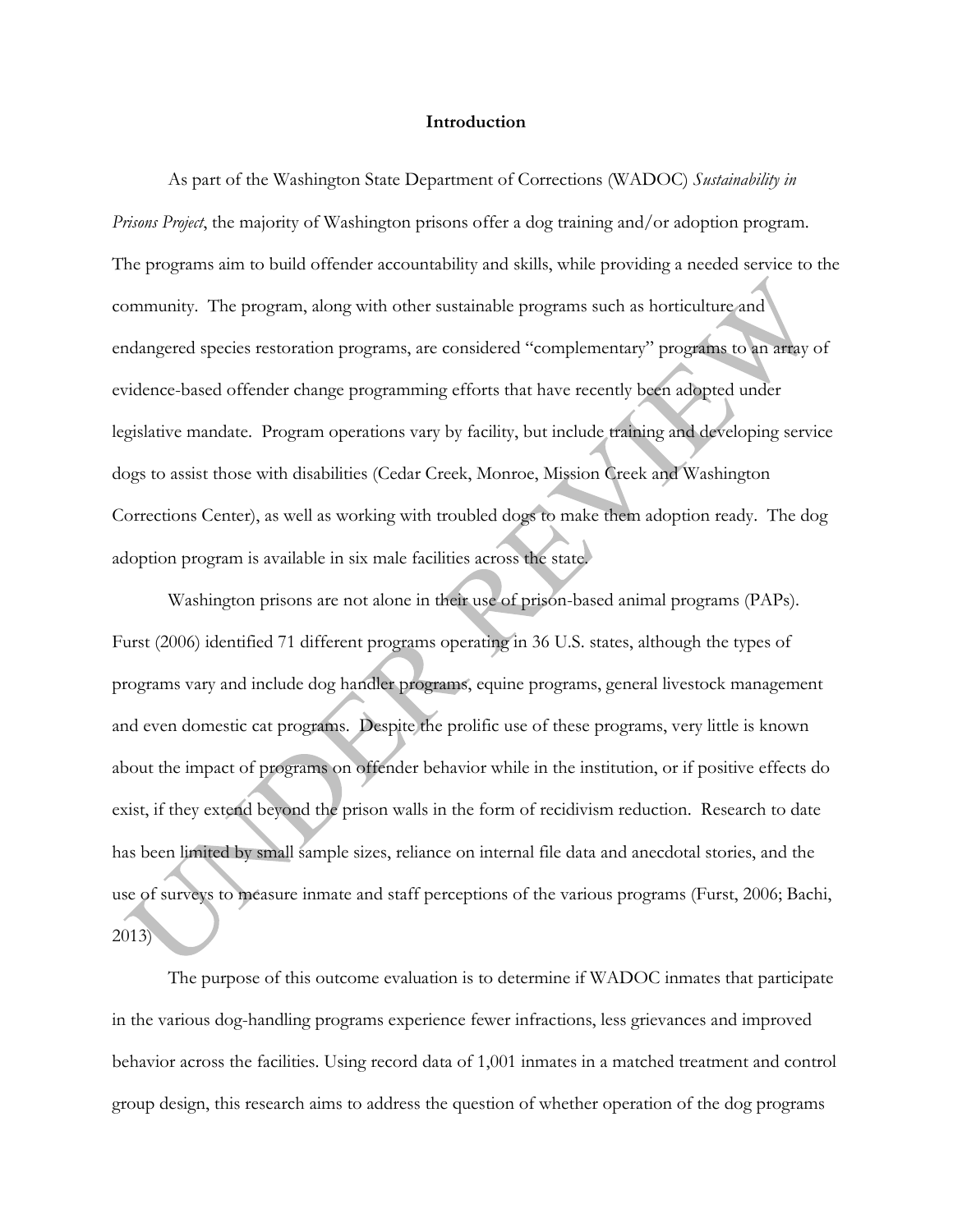creates a safer and healthier prison environment among the participant inmates, as compared to those inmates that do not participate in the program.

#### *Literature Review:*

The idea of creating and operating prison based animal training and companion programs originates from the medical field where animal-assisted therapy (AAT) programs are widely utilized to address a myriad of health issues such as depression, abuse, and aging disorders (Furst, 2006). The use of the AAT is considered therapeutic, and in some cases is even used as part of a clinical technique. Animals are known to have a calming effect, and it is not uncommon to see dogs and cats in nursing homes, hospitals, and increasingly in places of work and even elementary schools (as visiting pets).

In the prison environment the introduction and training of animals (primarily dogs) is generally not offered as a therapeutic milieu, but rather as a community service and to assist prisoners with social reintegration (Mulcahy & McLaughlin, 2013). Commonly referred to as prisonbased animal programs (PAPs), such efforts are generally concentrated around dogtraining/handling programs, taming of wild horses, farm animals and even domestic cats.

Furst (2006) and Bachi (2013) maintain that through the eyes of correctional administrators, PAPs serve multiple purposes. It is believed that PAPs provide some level of rehabilitation function for inmates, some programs generate revenue for the prison (e.g. the taming and eventual sale of horses), the programs build ties to the community, inmates learn a valuable vocational skill, and such programs may lead to healthier prison environments (Deaton, 2005). Although not developed as a therapeutic intervention, early results of PAPs, most often collected through survey results or directly through researcher observation, revealed an increase in offender self-esteem, displays of greater patience and compassion, and increased levels of responsibility and even autonomy (Cushing &Williams, 1995; Harbolt & Ward, 1991).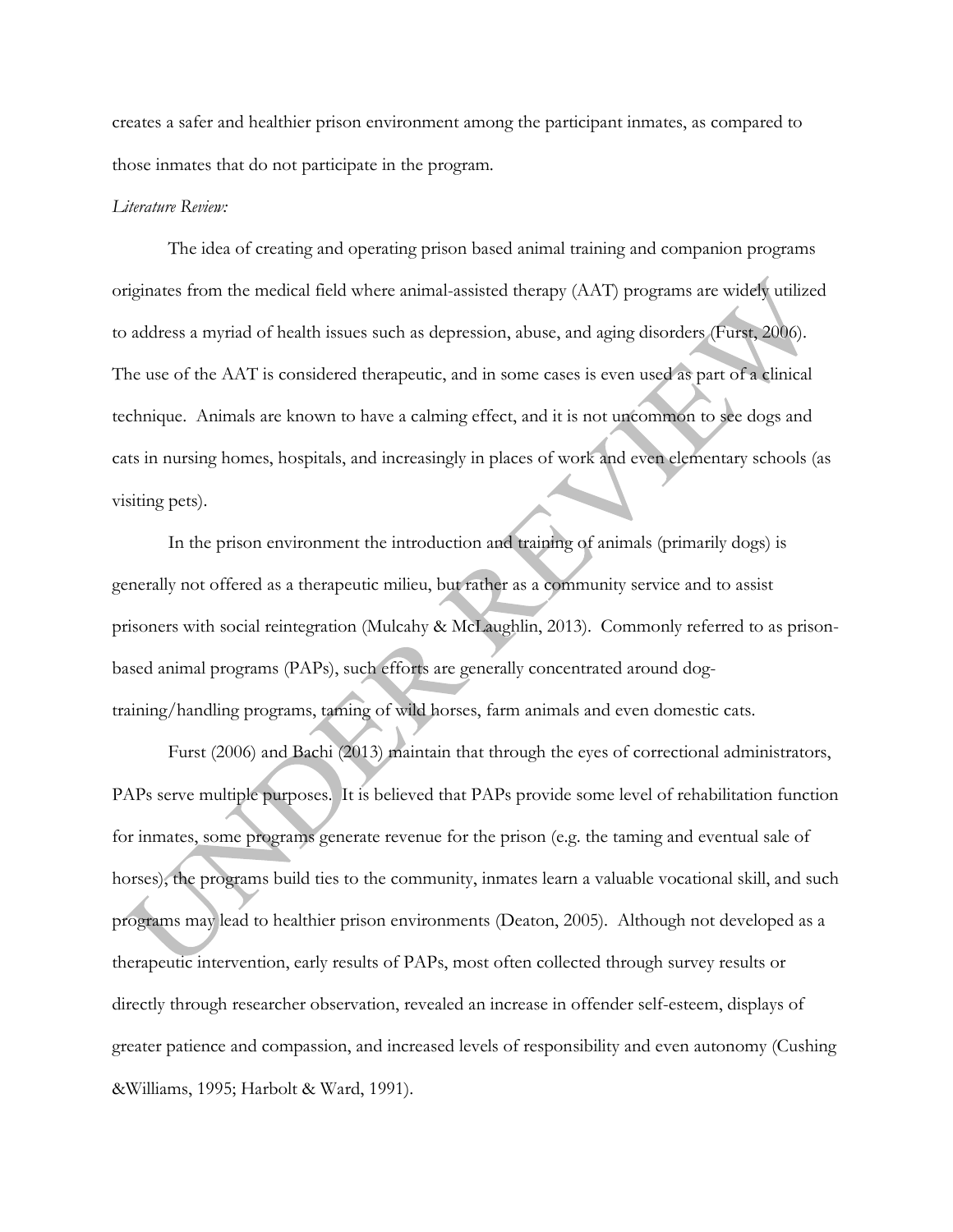It is important to note that PAPs are not a new or trendy correctional programming effort. Strimple (2003) traced dog-based programs and interventions back to 1919 in an eastern state prison. In her national survey of state correctional administrators, Furst (2006) found that the first documented PAP program (livestock care) began in Wisconsin in 1885, with several other programs built throughout the early 1900's. A strong surge in PAPs took hold over the past few decades however, with 48 programs established since 1990 (Furst, 2006). The proliferation of the programs can be contributed to multiple factors, include the relative inexpensive nature of the programs and the highlighting of such programs on cable television (Animal Planet). It can even be argued that the PAP movement began in earnest in Washington state, when Kathy Quinn and Dr. Leo Bustad (of the Washington State University Veterinary School) began a dog training program at the Washington Corrections Center for Women (WCCW) in Gig Harbor, WA in the 1980's (Strimple, 2003). Although the stories were anecdotal, female inmates reported experiencing stronger selfesteem and learned marketable skills. Quinn and Bustad expanded the program across 17 different institutions based on the results at WCCW.

While recent research has found that many state correctional facilities offer prison-based animal programs, outcomes of these programs have rarely been measured, and those programs that have been evaluated tend to rely more heavily on qualitative methods (Furst, 2006). A recent review of the relevant outcome literature on PAPs found only 19 studies that completed quantitative and/or mixed methods approaches to evaluate program outcomes. The research designs on all projects varied considerably, and suffered from small sample sizes, lack of comparison groups and questionable methodological designs (Bachi, 2013; Mulcahy & McLaughlin, 2013). Of the evaluations of PAPs that have been completed, outcome measures can generally be grouped into the following: measuring recidivism (five studies), measuring changes in disciplinary behaviors (five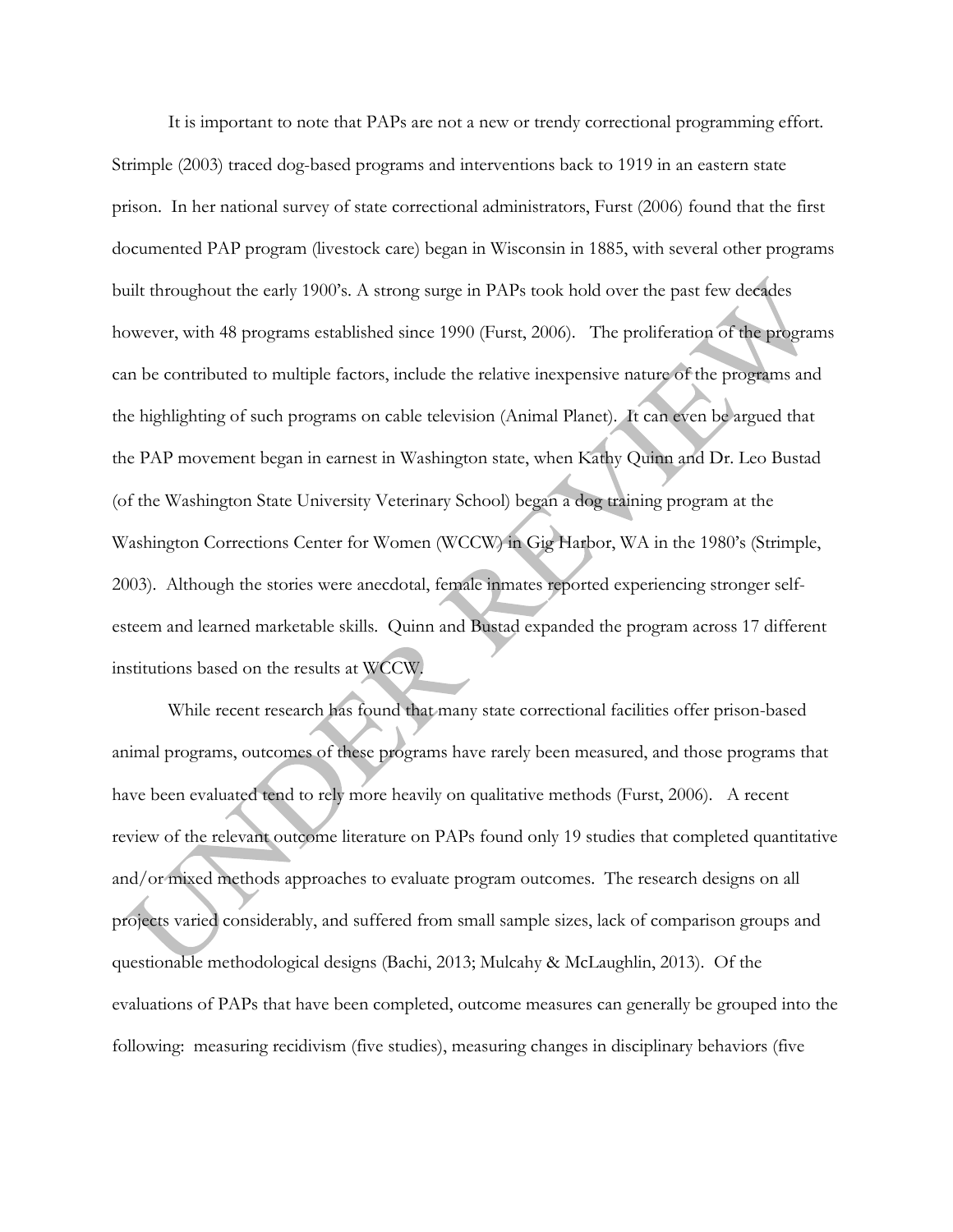studies), emotional/psychological effects (14 studies) and sociobehavioral effects (11 studies) (Bachi, 2013; Mulcahy & McLaughlin, 2013).

Studies of the impact of participation in PAP's on prison-based disciplinary behaviors, such as infractions and grievances, have been minimal and hampered by small study sizes and limited controls. For example, Fournier et al (2007), found a statistically significant reduction in institutional fractions for the dog handlers (treatment) vs. a control group, but with a limited sample of 48 males. The number of institutional infractions as a base rate was very low, and both groups improved from baseline to post-program.

Other research focused on measuring changes in disciplinary behaviors have been mixed, and have lacked official record data in order to draw solid conclusions. Analysis of two separate dog programs conducted by Furst (2007) of both males (n=14) and females (n=15) did not include official record data, and instead provided testimonials by prison administration officials who reported only anecdotal assessments of program success.

One of the earliest evaluations of a PAP was conducted by Moneymaker and Strimple (1991), and included measuring behavior change in 98 male inmates involved with a petkeeping/vocational training program. In this study the researchers were concerned with levels of participation, rates of termination from the program, work release participation and self-reported indicators such as abstinence from drugs and alcohol. While the authors found high levels of participation and low levels of parole violations, the findings must be interpreted with caution, as no comparison group was utilized and data collection methods were not reported.

Bachi (2013) argues that given the methodologically weak research completed in this area, coupled with the fact that programs continue to expand, "studies should be replicated with larger sample sizes to further clarify the effects of PAPs on rates of disciplinary misconduct" (pg. 60). This research seeks to address a gap in the literature by conducting an evaluation of the WADOC dog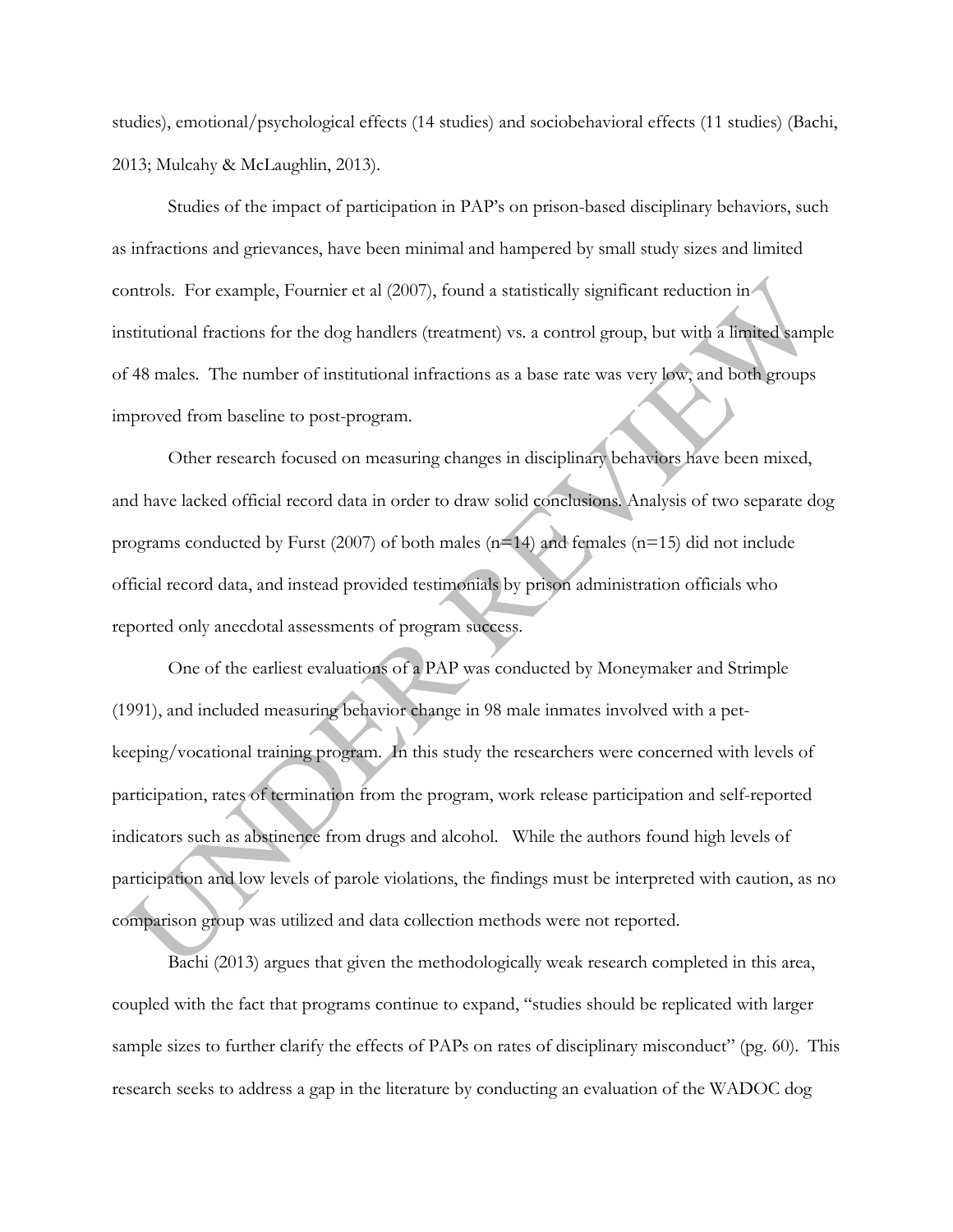handler program participants against a matched comparison group (n=1,001) across four core behavior domains. To the best of our knowledge, this is the largest study to date on the intermediate effects of PAPs.

#### *Washington DOC Dog Handler Program*

The Washington State Department of Corrections (WADOC) is responsible for an average of 16,000 inmates across 12 prisons throughout Washington. Under legislative and administration directive, the WADOC embarked on an aggressive agenda to build evidence-based programs and practices throughout the prison and community settings and to utilize outside evaluators to not only guide the reform process but to measure program outcomes as well. Throughout this effort, the WADOC has maintained that even in light of the evidence-based practices push, there is a role and purpose for what they consider "complementary programs." One such example is the (WADOC) *Sustainability in Prisons Project*, which allows inmates to participate in science and nature programs in the prison environment (http://www.doc.wa.gov/sustainability/) through partnerships with volunteers and local universities. Through this program inmates have the opportunity to participate in a range of programs, including green prisons, raising endangered species (frogs and butterflies), propagating rare native plants, and dog training/adoption programs. At this time, the majority of Washington prisons offer a dog training and/or adoption program. The dog programs aim to build offender accountability and skills, while providing a needed service to the community. The purpose of the program is not therapeutic in nature. In other words, the assignment of a dog to an inmate is not intended to have therapeutic benefit, but rather for the inmate to provide targeted training, grooming, and general care of animal. Program operations vary by facility, but include training and developing service dogs to assist those with disabilities (Cedar Creek, Monroe, Mission Creek and Washington Corrections Center), as well as working with troubled dogs to make them adoption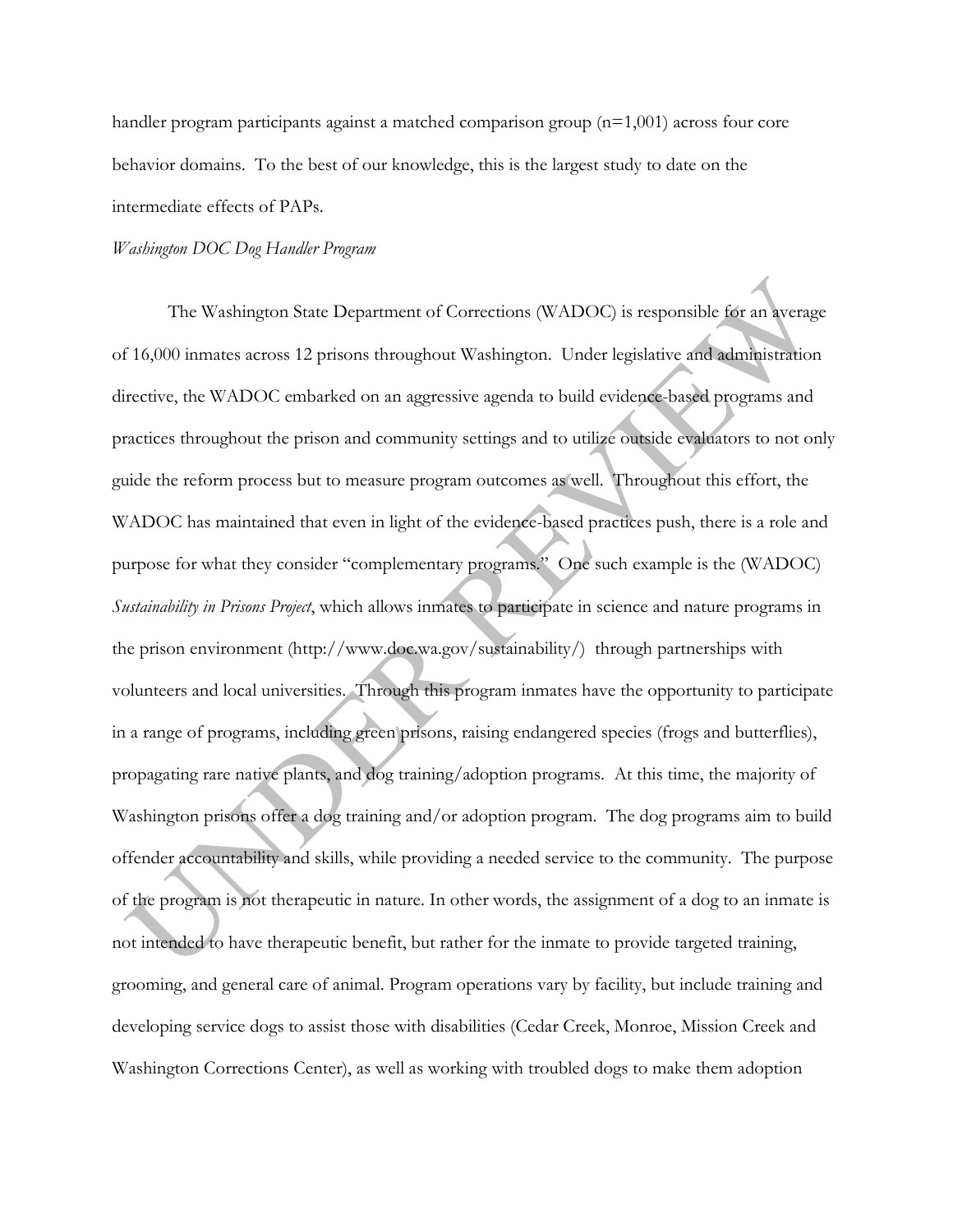ready. For purposes of this study, we included both the service dog and adoption programs in our analyses.

Inmates must complete an application to be part of either program. To be eligible, an inmate must have been major infraction (violent, serious) free for the prior six months to application and have had no Class A infraction in the prior two years. Class A infractions include crimes that would be considered serious criminal acts, or felonies. Inmate applicants are subject to medical, mental health and sex offender screening processes to ensure goodness of fit for the program.

Once selected for the program inmates work with volunteer dog trainers from the community that come into the various facilities to teach basic introductory skills such as leash handling, sit/down/stay commands, bail out moves, proper feeding/grooming, and dog interaction and observation behaviors. All dog handlers are assigned reading materials (e.g. "Don't Shoot the Dog") and attend classroom-based trainings whereby they complete twenty separate modules. Topics vary from understanding breeds, to dog attention seeking, aggression towards other dogs and how a dog learns. The inmates maintain journals and inventory sheets as well, and receive \$45 a month once they have passed all their skills and knowledge testing. More seasoned dog handlers can obtain "mentor" status at a rate of \$50 per month. Mentors must also be major infraction free, successfully trained and supervised at least three dogs, and pass a knowledge/skills test.

In 2013, Administrators from the WADOC initiated contact with WSU Researchers at the Institute for Criminal Justice to explore the possibility of evaluation of the dog programs. This, in part, was driven by need to understand if the programs were effective in addressing their targeted intermediate outcomes of reducing general, serious and violent infractions among inmates, as well as grievances filed by inmates.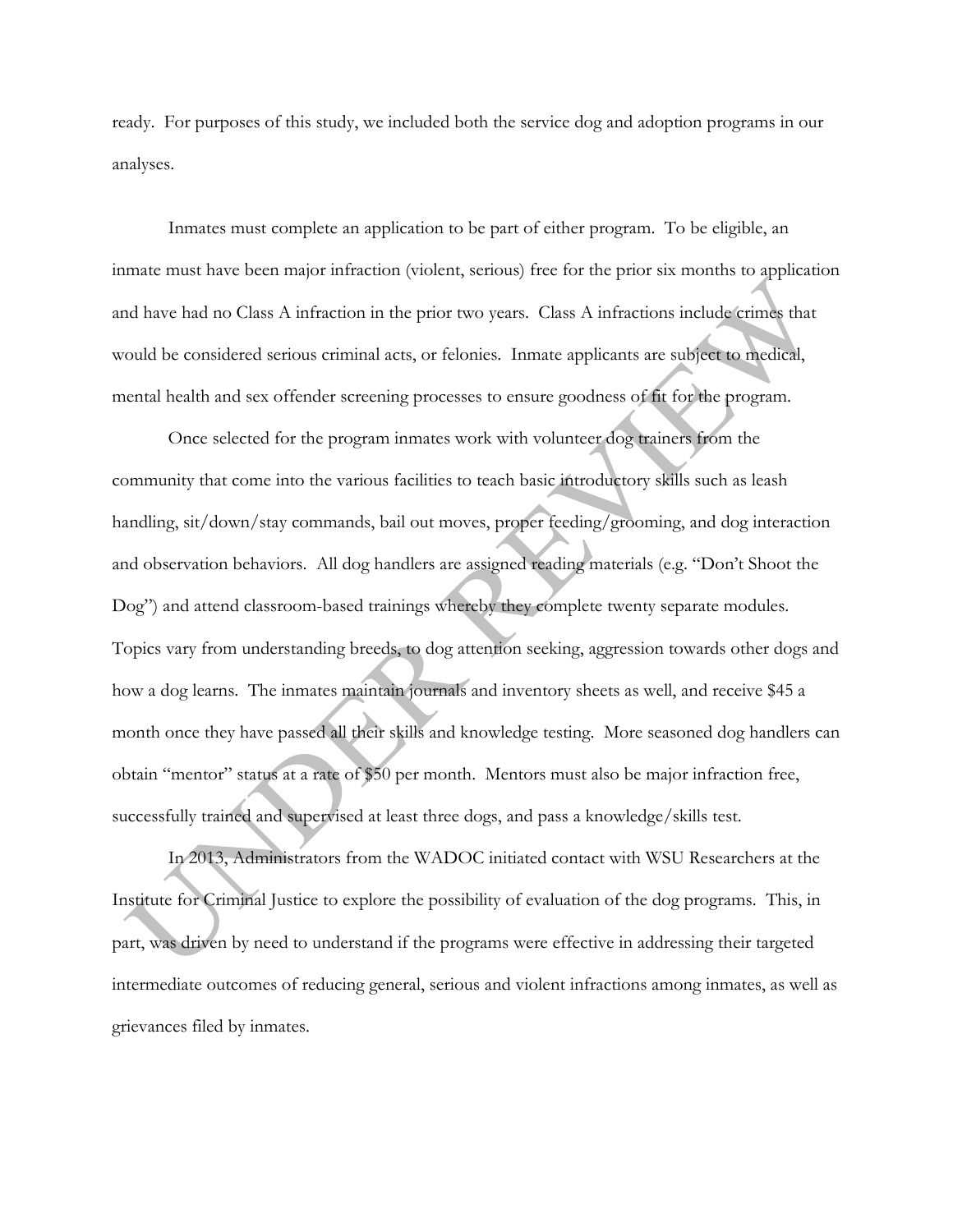#### **Methods**

### *Sampling Frame*

Data were acquired from the WADOC administrative database to evaluate the effect of inmate participation in the dog-handling program. According to WADOC records there were a total 597 participants across all facilities that participated in the program. In order to measure the impact of program participation, a comparison group was selected from inmates that were not in the program, but were matched on similar pre-intervention characteristics.

When the "gold standard" of randomized assignment to a correctional program is not available, any and all possible efforts should be made to eliminate selection bias. To address this, Propensity Score Modeling (PSM) was utilized to balance the two study groups on all available measures that possess the potential to systematically bias study findings. PSM is a statistical method that allows one to simulate randomization by balancing the two study groups on pre-intervention characteristics. The first step in identifying the comparison group was determining the mean (average) time from admission to prison and treatment start date for dog training participants. This was an average of 1,583 days. All eligible inmates were incarcerated for at least this duration for the comparison were selected. Key individual indicators were gathered from the Offender Needs Assessment (ONA) interview conducted at prison admission and reassessed periodically. Inmates that did not possess an ONA were also not eligible for study inclusion. The selection yielded a potential of 7,002 comparison group members total.

To control for differences between the treatment and comparison groups, inmates were matched based on their similarities to the treatment group prior to their study entrance date. Specifically, comparison group members that were similar to the treatment participants were selected and included in the study, while unmatched or dissimilar cases were excluded. The match was based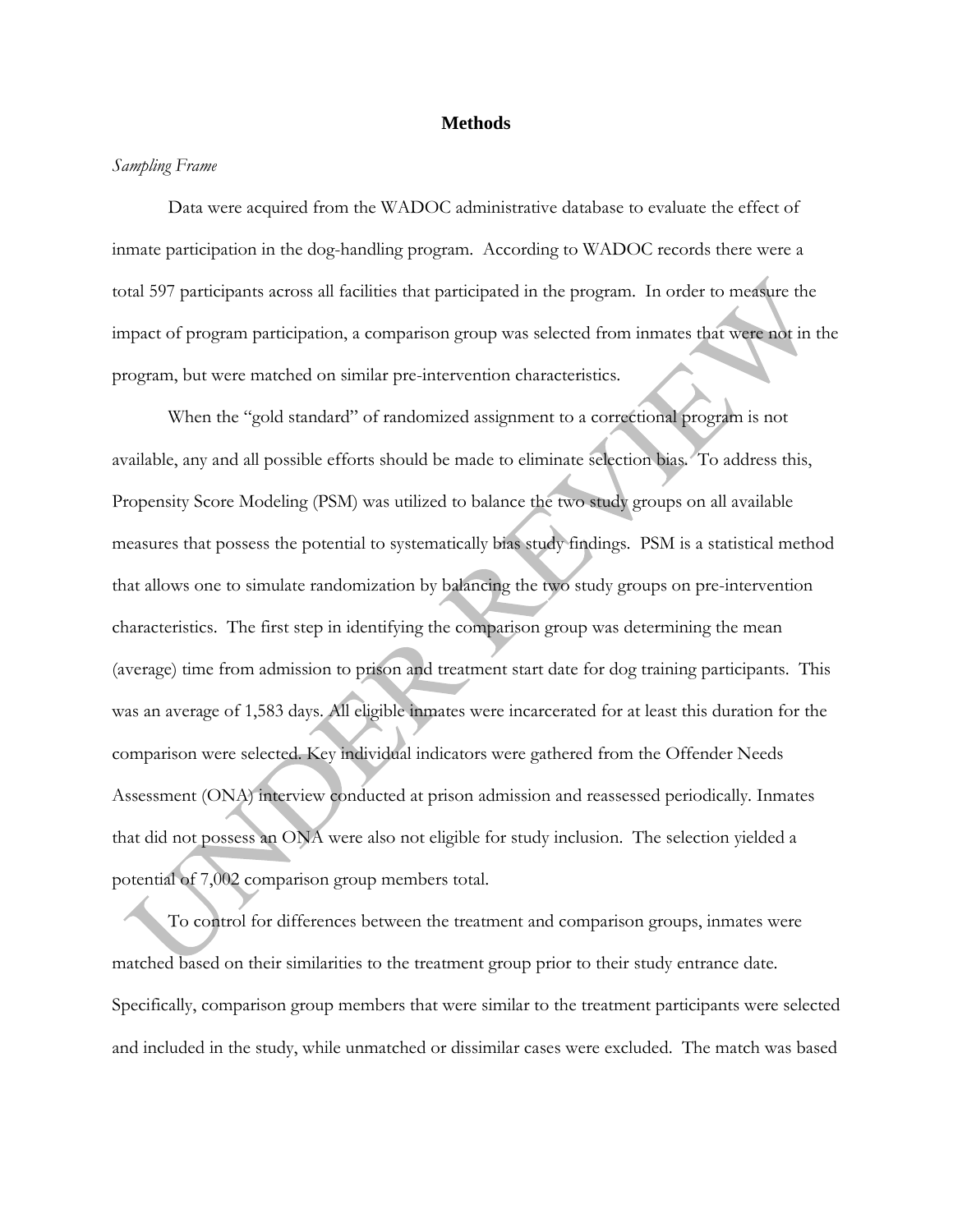on 40 variables gathered from needs assessment and demographic data, as well as incarceration length, custody level, and pre-intervention, baseline measures of the outcome variables.

Prior to matching, dog program participants differed from the comparison group pool on 30 of the 40 dimensions (75%), justifying the need for matching as there were substantial differences between the two groups. To examine the sensitivity and specificity of the model a Receiver Operating Characteristics (ROC) curve was computed for the multivariate propensity score predicting treatment group assignment. The Area Under the Curve (AUC) estimate was .819, indicating the model and its covariates were collectively strong predictors of group assignment.

Using a matching caliper of .25 as a common support boundary for selecting an adequate match for each program participant, 113 of the 597 initial participants could not be matched with a similar comparison group member, resulting in 18.9% loss which was necessary in order to sufficiently match the two groups. Following the match, there were 484 treatment group members and 517 comparison group members. Post-match, the two groups significantly differed on only 2 of the 40 dimensions (5%), which is the proportion anticipated to be significant based on accepted levels of chance. AUC estimates of the matched model were .503 (CI = .467 – .539), suggesting the included measures no longer predicted group assignment. The results of the match are presented in Table A1 of Appendix.

#### *Sensitivity Tests*

Due to the loss of treatment group participants due to lack of an adequate match with the comparison pool sensitivity tests were completed for the 113 dog program participants who were not selected, contrasted with the 484 retained participants. The results of the comparisons can be found in Table A2 of the Appendix. The retained participants differed from the dropped participants on 45% of the 40 bivariate measures, suggesting substantial differences between the two groups.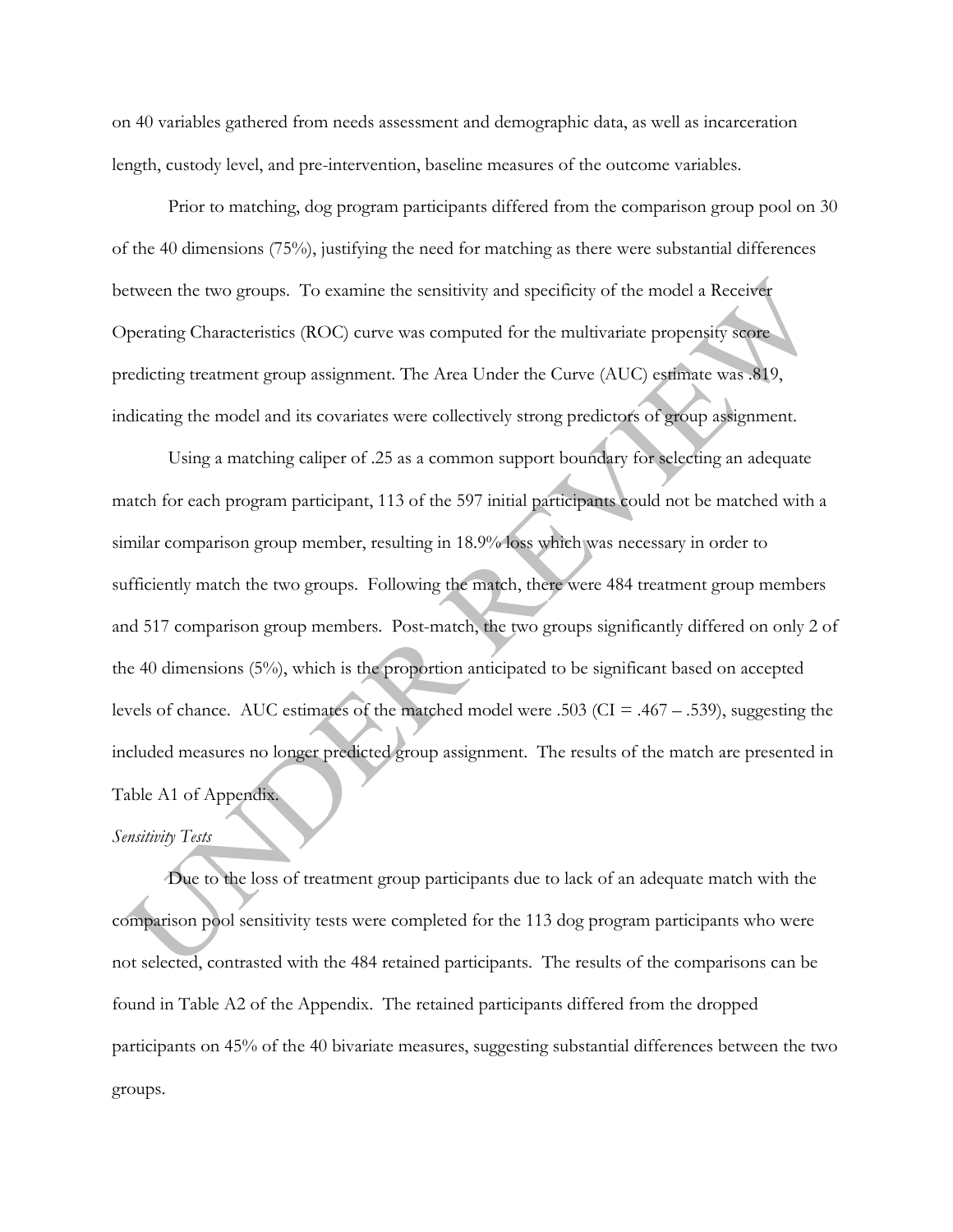Examining the measures the two groups differed on indicates that those dropped from the model appear to be lower risk inmates than the inmates that were successfully matched. Retained subjects are higher custody at admission (a lower custody score/number under WADOC supervision indicates a higher security rating) and commit more serious and violent infractions. However, the dropped inmates appear to score higher on drug related needs items.

The finding indicates a selection bias for inclusion in the dog training programs which results in participants who are systematically different from the WADOC inmate population at large. It may be that inmates who self-select into the program are simply lower-risk offenders to begin with. Therefore their removal from subsequent models to get a better match is desirable, and makes those retained more representative of Washington inmates in general.

### *Measures*

Four outcome measures were captured and analyzed to assess the impact of the intervention. These measures, reported as rates, included the following: (1) serious infractions, (2) violent infractions, (3) grievances filed, and (4) number of sanctions imposed. Serious infractions are coded internally by the WADOC, and tend to be infractions that are more aggressive (destroying property, inciting riot, possession of a weapon).

Data on the above measures were collected to assess pre-program behavior, as well as postentry behavior across the four outcomes. For the comparison group, an enrollment date was replaced with a fixed 1,583 day follow-up. All four outcomes were analyzed as a rate based on exposure time before and after the intervention date. That is, outcomes are measured as the number of events over the number of months incarcerated after the intervention date.

#### *Analytic Plan*

Because the Washington inmates studied can reside within the same institutions, possible dependency may exist within each facility. That is, because inmates may share the same prison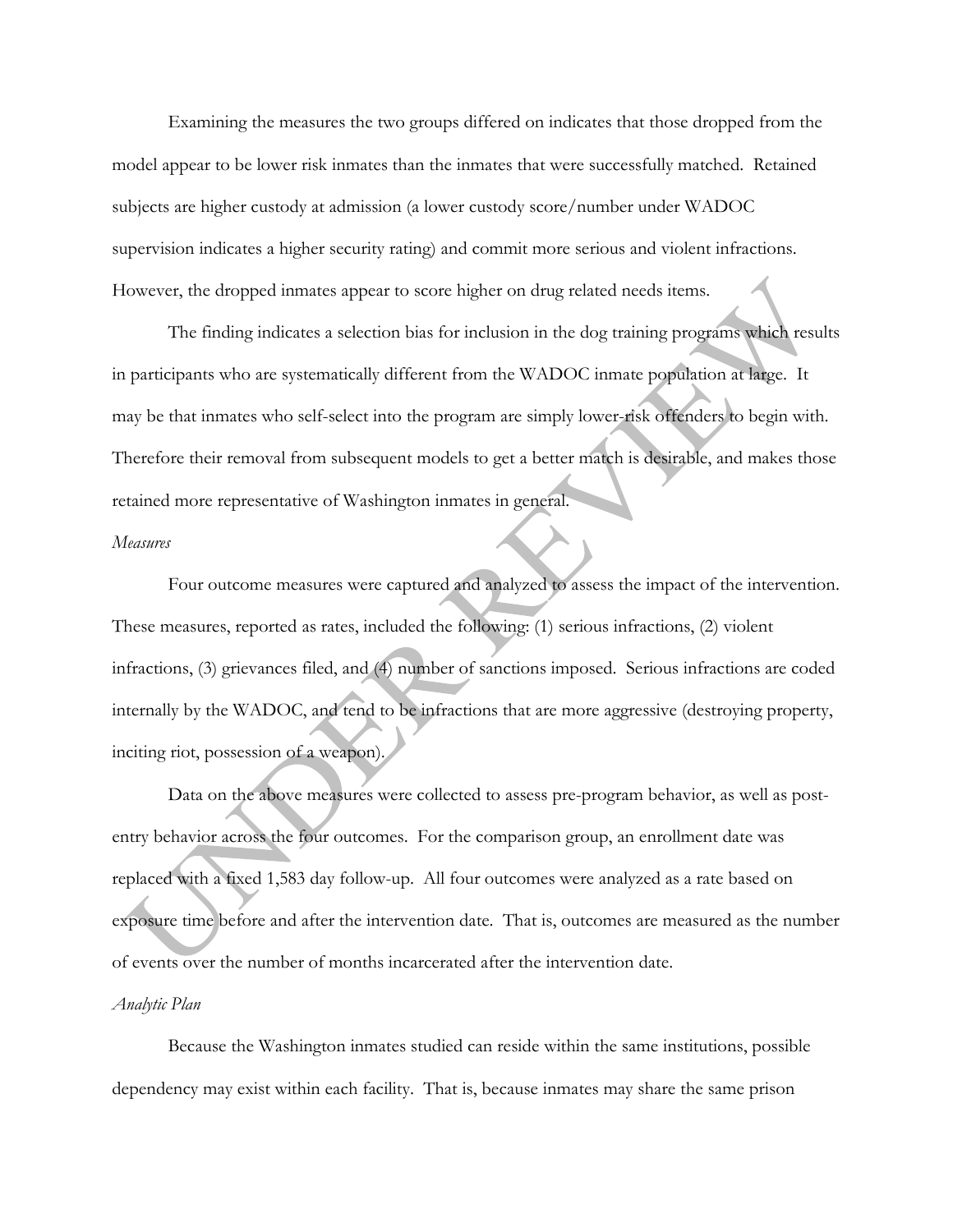environment, their propensity to engage in misconduct might be correlated due to this shared setting. If there is such clustering within facilities without being accounted for, any treatment effect may be due to differences between the facilities, and not due to the treatment itself. To account for this possible bias, random effects regression models were selected to test each of the four outcome measures. For each model, the outcome is regressed on treatment group member status, once with and once without a random effect parameter included representing the categorical facility each inmate may reside at.

Additionally, because the outcome measures are operationalized as rates, they are not sufficiently normal enough for a traditional parametric approach. Rate measures tend to be highly skewed towards higher values, with lower frequencies of events being more common. Outcomes are therefore rank transformed before inclusion in each linear regression. Such transformations are termed the rank transformation (RT) approach, and make the data amenable to a traditional linear regression model (Conover & Iman, 1981; Iman & Conover, 1979). The final model used would be a rank regression, a type of generalized linear model that serves as a nonparametric test.

#### **Results**

#### *Serious Infractions*

Table 1 contains the results of the two regression models assessing the impact the dog handler program has on serious infractions following the intervention date. Model I is a standard linear regression, whereas Model II contains an added random effect that captures any unexplained heterogeneity due to a shared environment in each facility. The two models were compared with an analysis of deviance goodness-of-fit test. Model II demonstrated a significant improvement over Model I by including the random effect for the institution ( $\chi^2 = 28.74$ ,  $p < .001$ ). Model II is therefore the preferred model.

[Table 1 about here]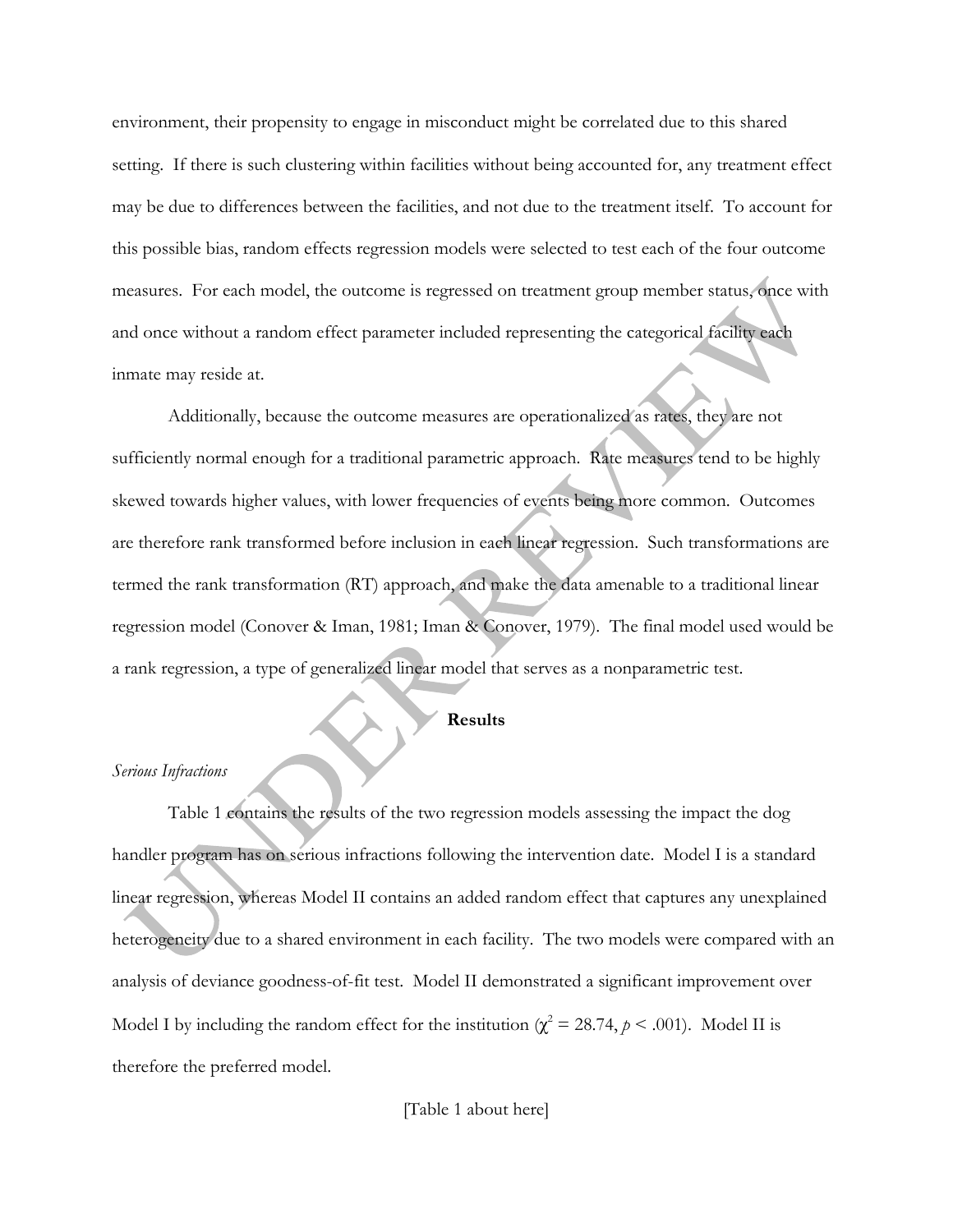Referring to Model II, dog program participation was found to significantly and negatively predict serious infraction rates ( $B = -0.21$ ,  $p = .002$ ), suggesting that membership in the program is associated with fewer serious infractions. It should also be noted that the effect size is larger in the random effects model, suggesting that dog handler participants may be situated in facilities with higher serious infraction rates.

#### *Violent Infractions*

Table 2 presents the violent infraction models, testing the impact treatment had on violent infractions with and without a random effect for facility. Analysis of deviance goodness-of-fit tests indicated that Model II was an improvement over Model I with inclusion of a random effect  $(\chi^2 =$ 4.276,  $p = .039$ ). Referring to Model II, the effect of treatment participation was significant and in the same direction as that found for serious infractions ( $B = -0.238$ ,  $p < .001$ ). Program participation is associated with fewer violent infractions during follow up.

[Table 2 about here]

#### *Grievances Filed*

Table 3 contains the results of the number of grievances filed by inmates. Analysis of deviance tests indicated that Model II was a significant improvement over Model I ( $\chi^2$  = 15.189,  $p$  < .001). Referring to Model II, treatment is a significant predictor of grievances ( $B = -0.179$ ,  $p = .007$ ). Those in the dog handler's program appear to file fewer grievances posttest.

[Table 3 about here]

## *Sanctions Imposed*

Table 4 presents the sanctions imposed on inmates models. Model II, the random effects model, was found to be a significant improvement over Model I ( $\chi^2$  = 5.889,  $p$  = .015). However, treatment participation did not significantly predict the number of sanctions received by inmates (*B*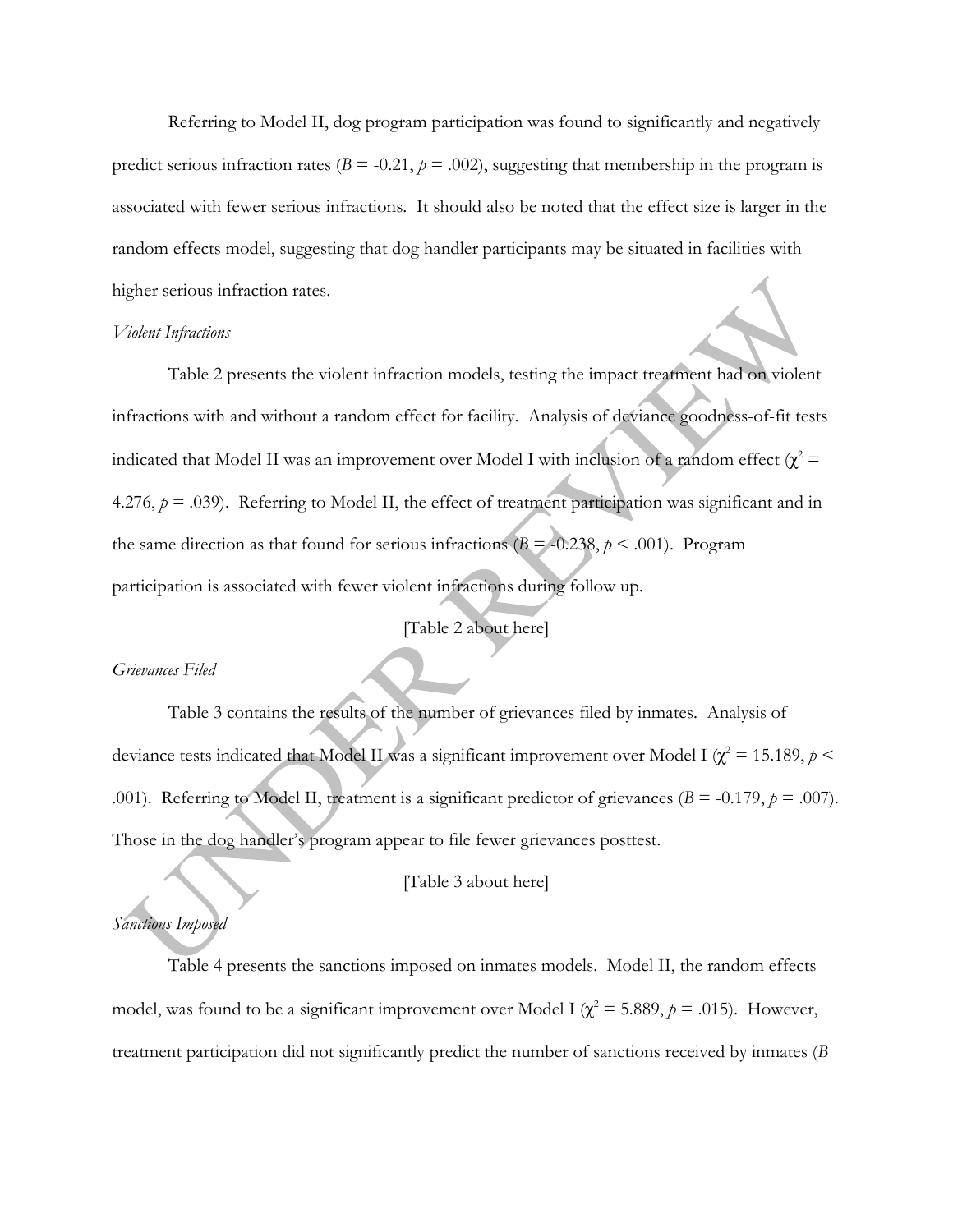$= -0.099$ ,  $p = .137$ ). While the effect size is in the same direction as that of previous models, the effect is small.

#### [Table 4 about here]

#### **Discussion**

Our findings provide strong support for the utility of the PAP in the prevention of prisonbased intermediate outcomes. Specifically, significant reductions in three of the four outcomes examined (serious infractions, violent infractions, and grievances filed) were observed. Reductions were also identified in the fourth outcome, sanctions imposed, but the test failed to reach significance. Given the rigorous methods used to collect and analyze the data (i.e. PSM and random effects modeling) it would be difficult to argue that the provision of this program is anything but a promising practice; however, additional confirmation with further study testing sites will be needed to bear that out.

One argument that some would maintain diminishes the impact of our findings was the lack of outcomes with regard to offender recidivism. Given that the program's intent and location, we focused on what the field refers to as "intermediate outcomes" or those not directly related to recidivism. Although recidivism reduction and rehabilitation are common goals of prison-based programs, that is not typically the *only* intent. Evidence of reducing negative/unwanted behavior is a goal of all correctional programs and evidence of effectiveness must not hinge on a simple assessment of recidivism alone.

Infractions, and to a lesser extent grievances, are important outcomes for inmates and correctional staff. The term "intermediate outcome" suggests that the outcome may impact the ultimate goal, recidivism, or it may not. However, we argue that serious and violent infractions have a cost with regard to staff and inmate safety, case management, and will often be criteria for program prioritization for those treatments and services deemed to have a more direct influence on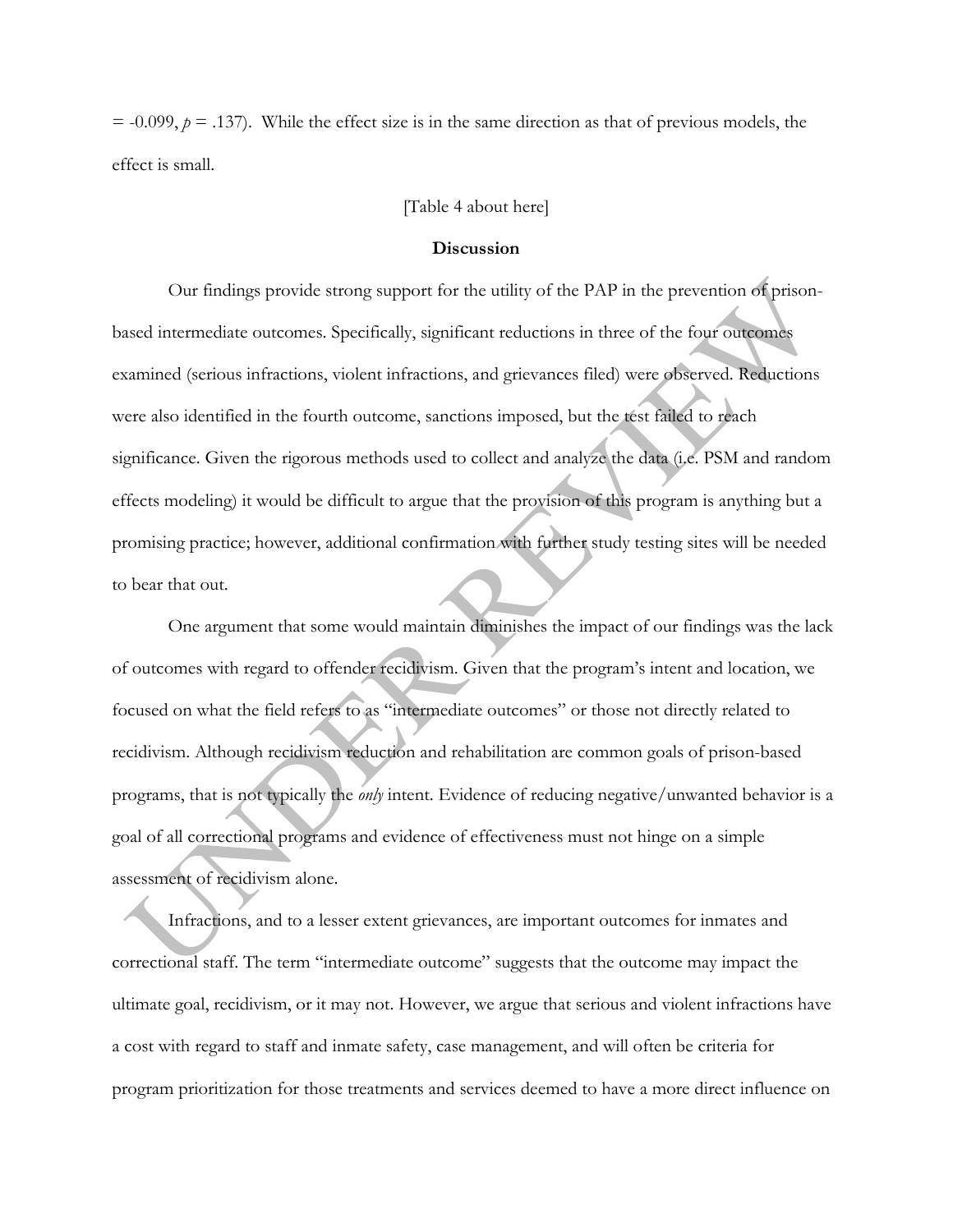recidivism. Reducing serious infractions and grievances by over 10%, as was found in this research, allows for a strong pool of inmates to be considered for further interventions and supports post dog handler programming.

Furthermore, as prisons often backload offender programming (providing interventions in the months just prior to release), programs such as PAP can be important provisions along the continuum of care. While we are not suggesting that a animal care/training program should take the place of cognitive behavioral therapy or substance abuse treatment, certainly there is a place for evidenced-based programs that are intent on improving inmate conduct and safety as a result.

Additionally, prison is a difficult place to learn and not every skill can be instructed in a classroom setting. There are many domains that are outlined for rehabilitation which simply do not have evidence-based, prison-provided interventions to plug in (Wooditch, Tang & Taxman, 2014). In addition, some established programs may be supplemented by those that focus on intermediate outcomes such as these. Skills, such as learning empathy, dealing with others, forming relationships with family and pro-social peers is a difficult concept to fully teach in a classroom setting. However, an inmate's time spent training and being responsible for an animal may be the perquisite or booster needed to enhance program effectiveness and increase responsivity. Given the positive indicators PAP has had on intermediate outcomes related to violence and anti-social behavior, it is hard to argue against the success achieved.

Finally, skills learned should improve offender employability. Participants are responsible for training and maintenance of these animals. Now not every participant will obtain employment in this specific industry, but those in the community will be aware of what these programs offer and an inmate's resume will be bolstered by the skills attained. Obviously additional follow-up is needed in the community to identify the long-term impact of the program and if skills learned translate into greater employment viability.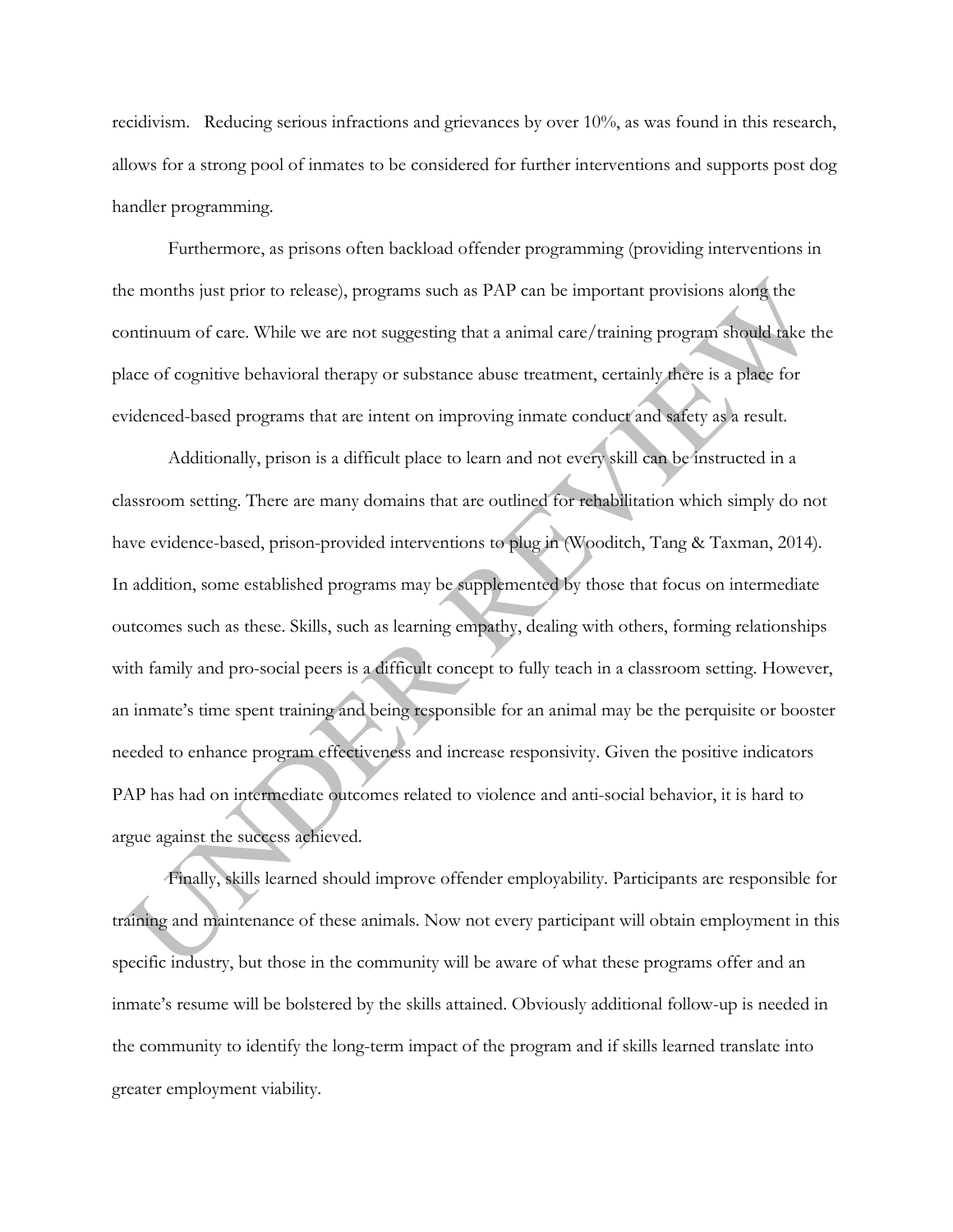#### **Limitations**

Although relatively comprehensive in our review, there were a few notable limitations. First, our focus was on the intermediate outcomes of infractions and grievances. Minimal attempts to track the impact of animal care programs on recidivism (Moneymaker & Stimple, 1991) have been completed, and Mulchany & McLaughlin (2013) argue that any new attempt at establishing a PAP within a prison should entail an extensive outcome evaluation design from inception. This is a future goal of the project but one that was not feasible at the time of completion. With that said, prior studies attempts to examine the direct impact of similar programs on recidivism were fought with methodological and sample limitations which will be avoided in future research. We intend to support te positive findings here through further examinations of reconvictions and reentry employment of participants once requisite data can be gathered.

Whenever a statistical technique like PSM is used over a more traditional method like random assignment, it comes with limitations. The first is obviously the unobserved bias that is not accounted for through our pre-intervention measures. We feel the variety and compressive nature of our measures limits the impact of this technical drawback of the PSM method. An issue of greater concern is with regard to the removal of nearly 150 treatment participants in which a comparison subject match was not found. What is a somewhat positive result of our sensitivity analysis is that those removed were notably lower risk. Therefore, it would seem that their removal prevented an evaluation of the "best of the best" inmates, or what is known in the field as "creaming". However, based on our findings it is likely that, at least at the selection process, there may be a bias to provide the opportunity to participate to those of lower risk. Their inadvertent removal from our analysis provides an evaluation sample that is more representative of the general population but one might also question if the "worst of the worst" were allowed to participate would the same results have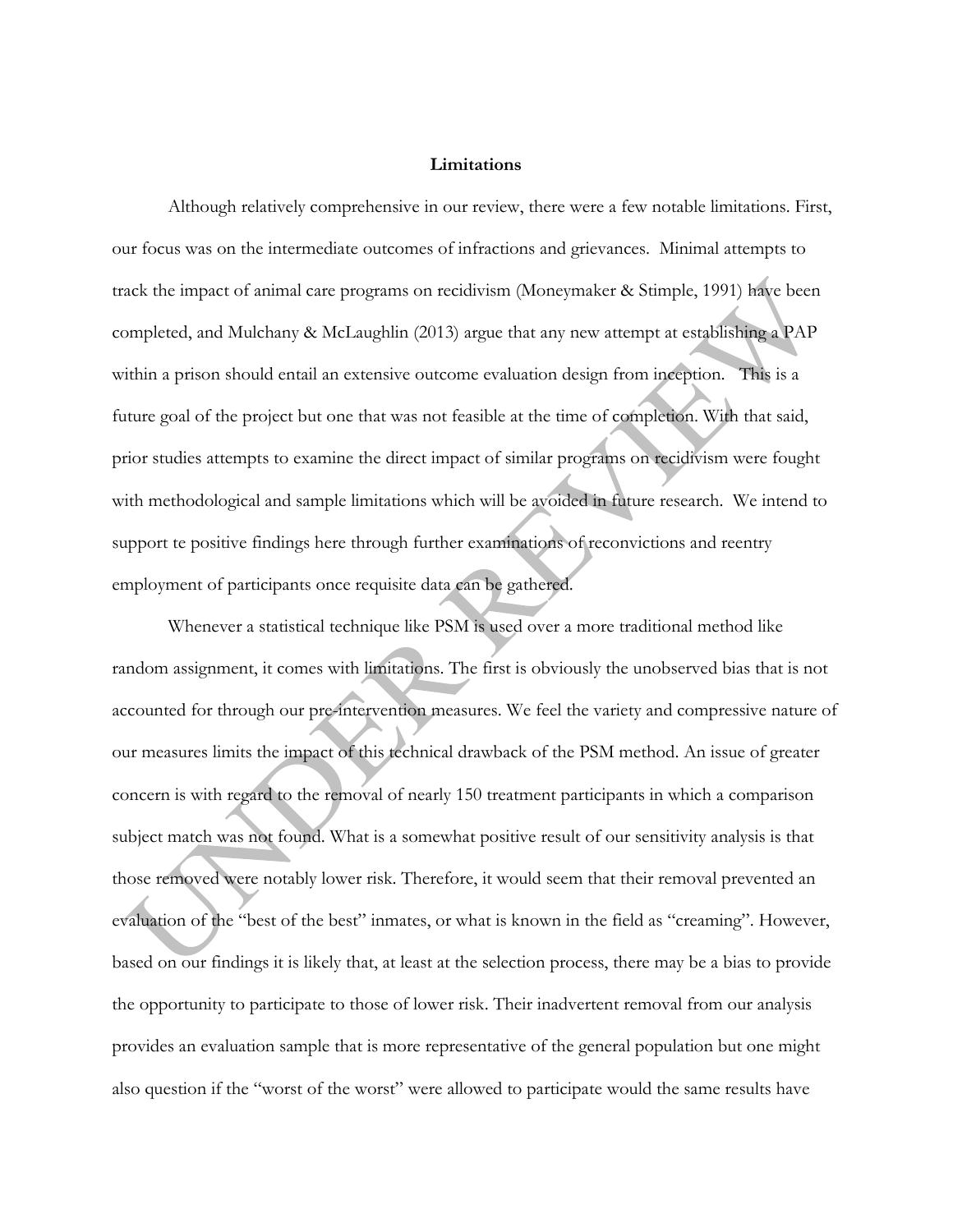been obtained? If it is the case then our findings may not support the general use of the PAP to all levels of inmate risk. Further research is needed with higher risk populations to confirm (or refute) this point.

To reduce the likelihood that findings were as a result of the prison facility environment, we utilized random effects modeling. This form of multilevel regression techniques allowed us to control for the effect of individuals being nested within the facility they reside. The result of this technique is a sort of "general accounting" of the facility-level variance, in which the analyses do not indicate specificities about what makes a given facility more (or less) likely to produce violations or grievances. Although not feasible for the current study, future prison-based evaluations conducted using state-level data sources should make an effort to examine predictors at the facility-level that may contribute to violations and/or program responsivity.

# **Summary and Future Directions**

The intent of the dog-handler programs across multiple WADOC institutions is to build offender accountability and skills, while providing a needed service to the community. This research was not focused on the training of the offender and skill adoption, but rather sought to address whether or not the program created a safer environment in the prison via stronger inmate accountability to their dogs and the institution as a whole.

As the findings above highlight, the program has clearly succeeded in building a higher-level of accountability, as witnessed by the statistically significant decreases in infractions, grievances and sanctions among the dog-handlers. The program lends to a safer and healthier prison environment in those pods and facilities where the programs are offered, at least among this selected population. Further research should include targeting measures of psychosocial changes (via survey assessment) in participants, as well as following the treatment and control group post release to measure for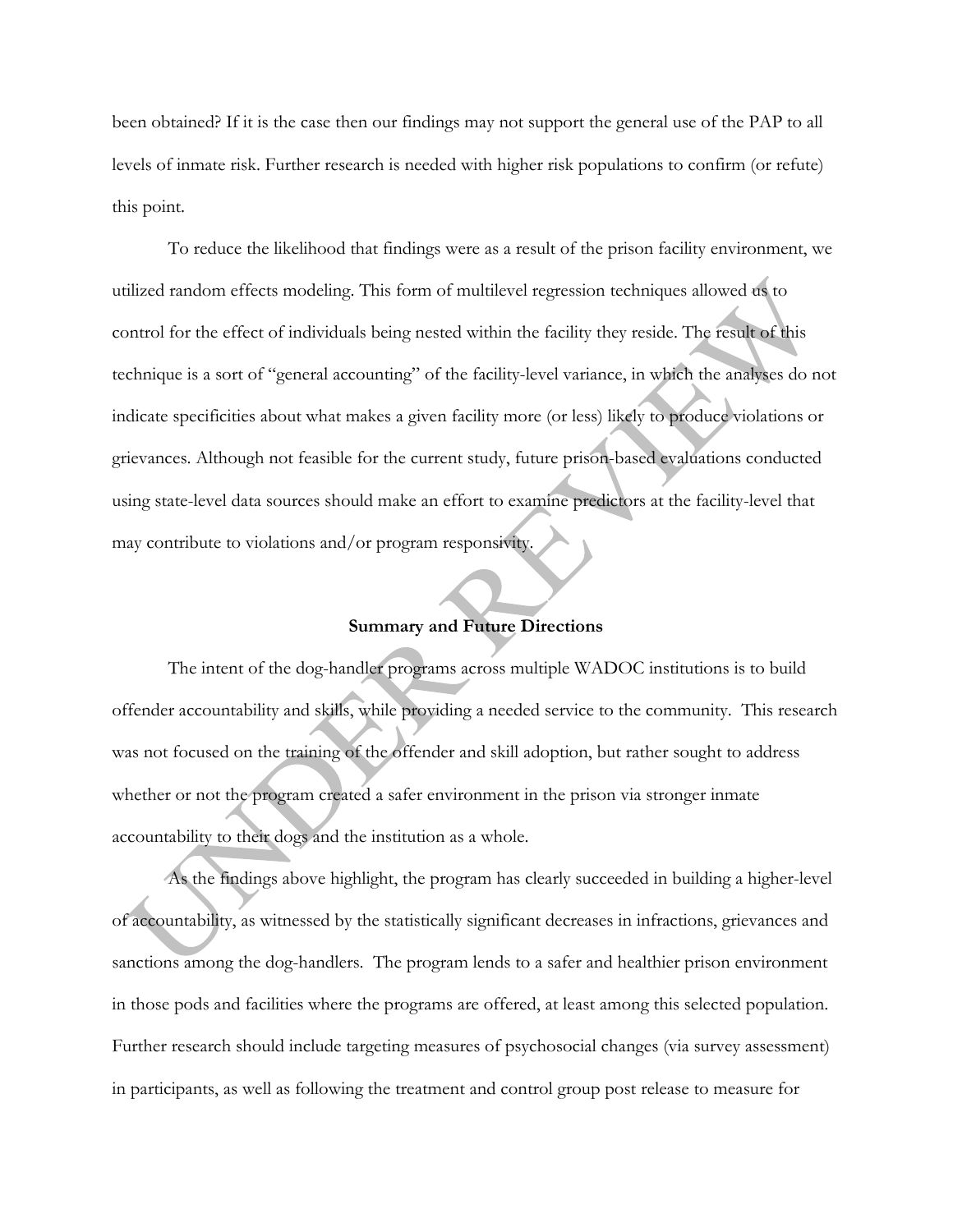potential recidivism reductions.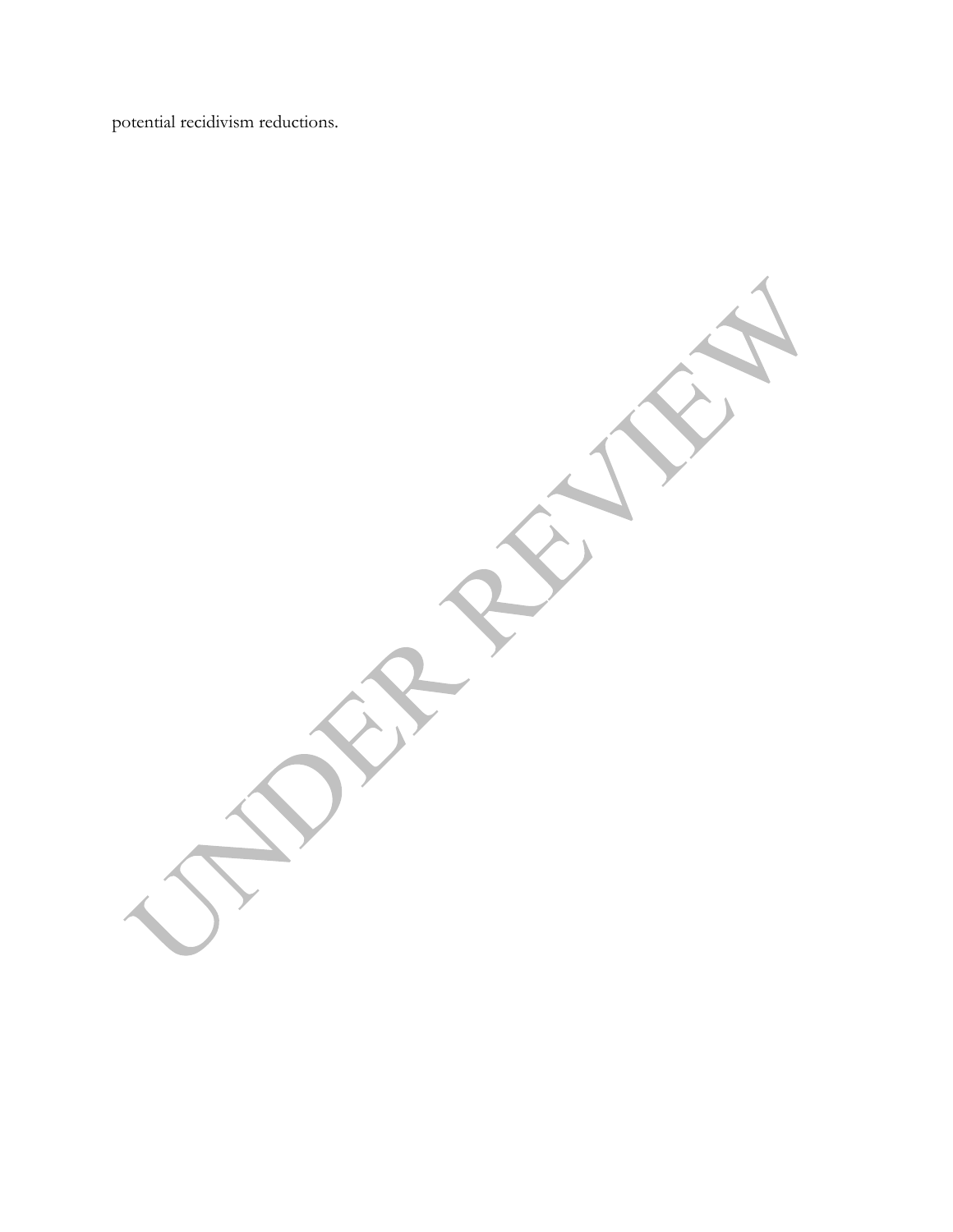**STARFEWALKS**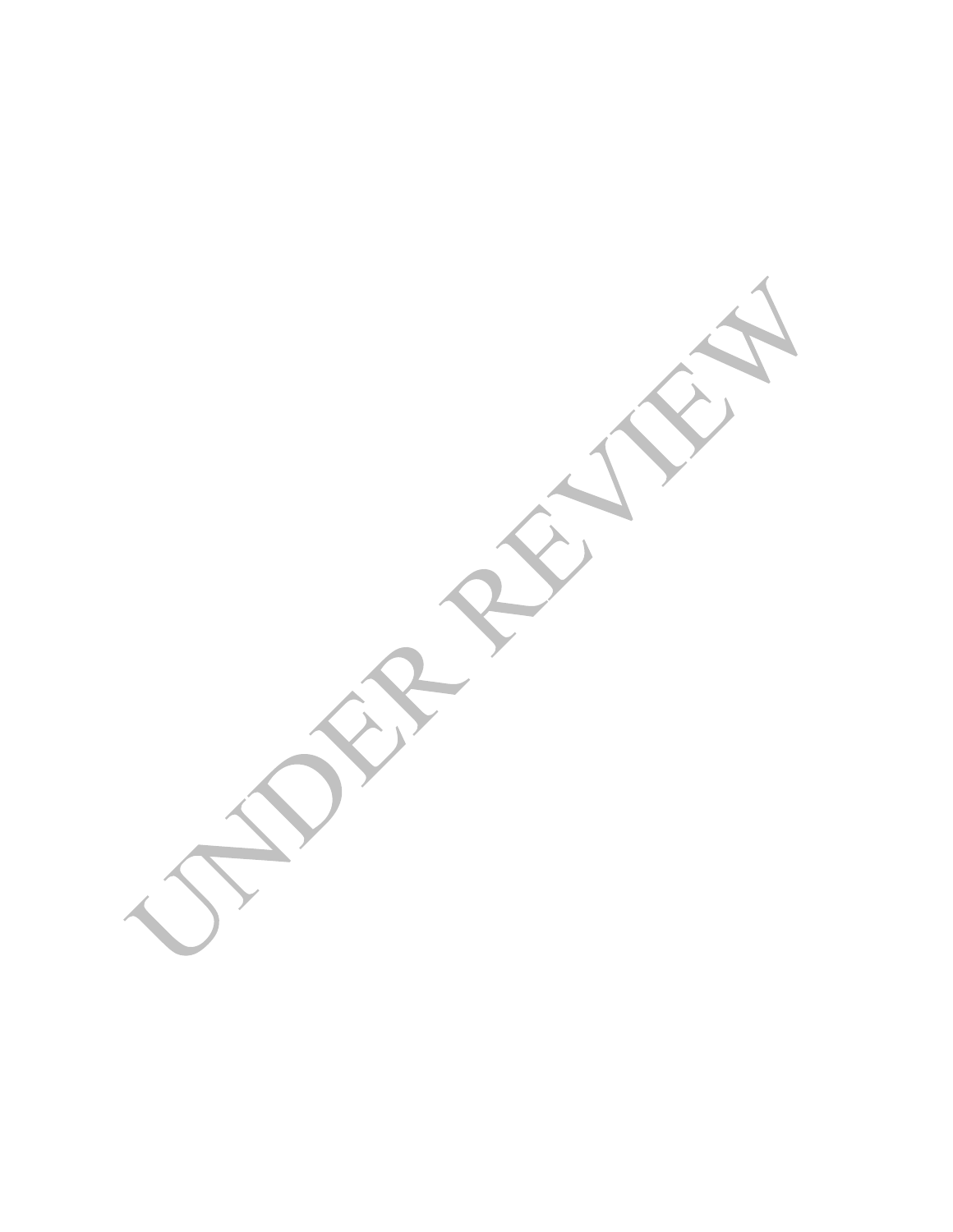#### **References**

- Bachi, K. (2013) Equine-Facilitated Prison-Based Programs Within the Context of Prison-Based Animal Programs: State of the Science Review. *Journal of Offender Rehabilitation*, 52:46–74,
- Chianese, N. M. (2010). Girls , jails , and puppy dog tails: An evaluation of the New Leash on Life program. Retrieved from http://search.proquest.com/docview/305247439?accountid=7287
- Conover, W. J., & Iman, R. L. (1981). Rank transformations as a bridge between parametric and nonparametric statistics. *The American Statistician*, 35(3), 124-129.
- Cushing, J., & Williams, J. (1995). The wild mustang program: A case study in facilitated inmate therapy. *Journal of Offender Rehabilitation*, 22, 95-112.
- Deaton, C. (2005). Humanizing prisons with animals: A closer look at "cell dogs" and horse programs in correctional institutions. *Journal of Correctional Education*,56 (1), 46–62.
- Fournier, A. K., Geller, E. S., & Fortney, E. V. (2007). Human-animal interaction in a prison setting: Impact on criminal behavior, treatment progress, and social skills. *Behavior and Social Issues* 16  $(1), 89 - 105.$
- Furst, G. (2006) Prison-based animal programs: A national survey. *The Prison Journal 86 (4),* 407- 430.
- Harbolt, T., & Ward, T. (1991). Teaming incarcerated youth with shelter dogs for a second chance. *Society & Animals*, 9(2), 177-182.
- Iman, R. L., & Conover, W. J. (1979). The use of the rank transform in regression. *Technometrics*, 21(4), 499-509.
- Merriam-Arduini, S. (2000). Evaluation of an experimental program designed to have a positive effect on adjudicated violent , incarcerated male juveniles age 12–25 in the state of Oregon (Unpublished doctoral dissertation). Pepperdine University, Malibu, CA.
- Moneymaker, J. M., & Strimple, E. O. (1991). Animals and inmates. *Journal of Offender Rehabilitation*, 16 (3/4), 133–152.
- Mulcahy, C., & McLaughlin, D. (2013). Is the tail wagging the dog? A review of the evidence for prison based animal programs. *Australian Psychologist*, 48*,* 369-378.
- Strimple, E. (2003). A History of Prison Inmate-Animal Interaction Programs. *American Behavioral Scientist,* 47, 1, September 2003 70-78.
- Wooditch, A., Tang, L., Taxman, F. (2014). Which Criminogenic Need Changes Are Most Improtant in Promoting Desistance From Crime and Substance Use? *Criminal Justice and Behavior.* 41 (3), 276-299.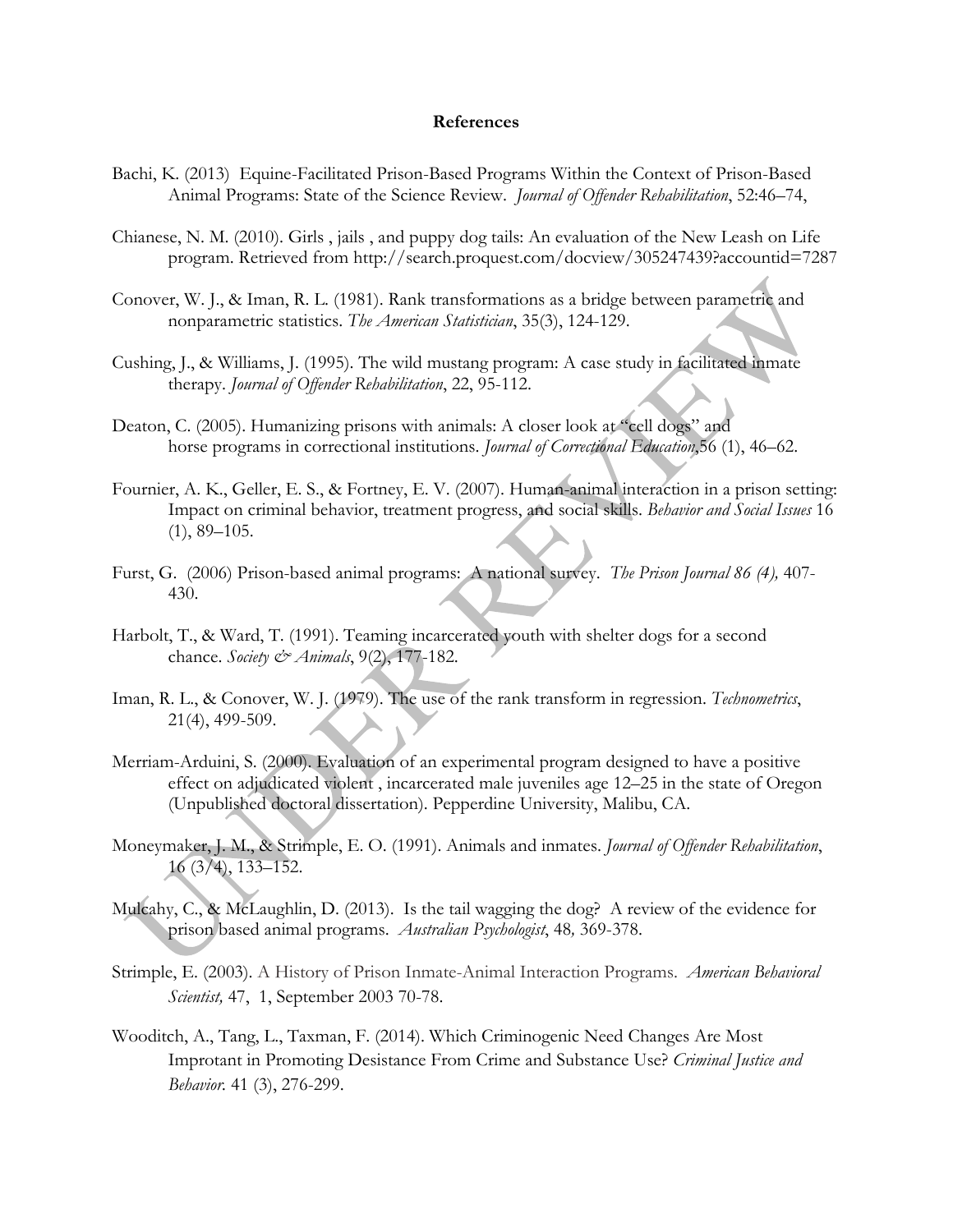#### **Table A1 Match Results (** $n = 1.001$ **)**

| $\alpha$ and $\alpha$ and $\alpha$ $\alpha$ $\beta$ |                            |                | <b>Before Matching</b> |                 |               | <b>After Matching</b> |                |                      |                              |
|-----------------------------------------------------|----------------------------|----------------|------------------------|-----------------|---------------|-----------------------|----------------|----------------------|------------------------------|
|                                                     |                            |                |                        | $\gamma^2/t$ -  | <b>STD</b>    |                       |                | $\chi^2/t$ -         | <b>STD</b>                   |
|                                                     |                            | Comparison     | Dog<br>Program         | test<br>p       | $%$ Diff      | <b>Comparis</b><br>on | Dog<br>Program | test<br>$\mathbf{p}$ | $\frac{0}{0}$<br><b>Diff</b> |
|                                                     |                            | $\%$ /M        | $\%$ /M                | value           |               | $\% / M$              | $\%$ /M        | value                |                              |
| <b>Measure</b>                                      |                            | 92.14          | 7.86                   |                 |               | 51.65                 | 48.35          |                      |                              |
| Custody at admission                                | $\leq 37$                  | 55.46          | 37.86                  | $<.001$         | 45.05         | 42.55                 | 41.74          | .966                 | 1.41                         |
|                                                     | > 37<br>>47                | 34.74<br>9.78  | 39.36<br>22.78         |                 |               | 38.88<br>18.57        | 39.46<br>18.8  |                      |                              |
| Custody post                                        | $\leq$ 37                  | 9.09           | 16.75                  | < 0.001         | 23.29         | 10.44                 | 10.12          | .41                  | 3.95                         |
| intervention                                        |                            |                |                        |                 |               |                       |                |                      |                              |
|                                                     | > 37                       | 6.38           | 5.53                   |                 |               | 6.19                  | 4.34           |                      |                              |
|                                                     | >47                        | 84.81          | 77.72                  |                 |               | 83.37                 | 85.54          |                      |                              |
| White<br>Never expelled/quit                        |                            | 69.98<br>26.89 | 81.74<br>27.3          | $<.001$<br>.866 | 25.89<br>0.93 | 77.56<br>28.43        | 79.34<br>27.27 | .545<br>.735         | 4.32<br>2.59                 |
| school                                              |                            |                |                        |                 |               |                       |                |                      |                              |
| Never employed                                      |                            | 12.51          | 6.2                    | $<.001$         | 19.42         | 9.48                  | 6.61           | .122                 | 10.5                         |
| No problems while                                   |                            | 39.23          | 44.22                  | .019            | 10.2          | 41.01                 | 43.18          | .527                 | 4.41                         |
| employed<br>Barriers to                             |                            | 36.46          | 33.5                   | .161            | 6.16          | 32.88                 | 34.71          | .586                 | 3.87                         |
| employment                                          |                            |                |                        |                 |               |                       |                |                      |                              |
| Financial issues                                    | Saves money                | 5.09           | 3.35                   | .007            | 13            | 3.29                  | 3.93           | .822                 | 1.44                         |
|                                                     | No issues                  | 11.95          | 8.71                   |                 |               | 9.09                  | 8.47           |                      |                              |
|                                                     | Problems                   | 82.94          | 87.94                  |                 |               | 87.62                 | 87.6           |                      |                              |
| No employee health                                  | managing money             | 71.12          | 79.4                   | $<.001\,$       | 18.38         | 76.79                 | 77.27          | .915                 | 1.15                         |
| insurance                                           |                            |                |                        |                 |               |                       |                |                      |                              |
| Friends                                             | Friends willing to         | 15.41          | 14.41                  | .002            | 9.84          | 11.22                 | 14.67          | .456                 | 8.69                         |
|                                                     | help<br>Pro social friends | 8.84           | 7.71                   |                 |               | 9.09                  | 8.26           |                      |                              |
|                                                     |                            |                |                        |                 |               |                       |                |                      |                              |
|                                                     | No friends                 | 20.72          | 17.42                  |                 |               | 17.99                 | 17.36          |                      |                              |
|                                                     | Unstable<br>relationships  | 11.61          | 8.21                   |                 |               | 9.67                  | 9.5            |                      |                              |
|                                                     | Antisocial friends         | 41.66          | 50.08                  |                 |               | 50.68                 | 47.73          |                      |                              |
| Occupants of                                        | Minor children             | 19.02          | 15.91                  | .067            | 10.57         | 17.6                  | 14.88          | .485                 | 1.54                         |
| residence                                           | Lives alone                | 29.45          | 26.97                  |                 |               | 25.34                 | 27.89          |                      |                              |
|                                                     | Other                      | 20.44          | 21.61                  |                 |               | 19.54                 | 22.11          |                      |                              |
|                                                     | Mother                     | 14.78          | 18.09                  |                 |               | 17.8                  | 17.98          |                      |                              |
|                                                     | No current                 | 16.31          | 17.42                  |                 |               | 19.73                 | 17.15          |                      |                              |
|                                                     | residence                  |                |                        |                 |               |                       |                |                      |                              |
| Current partner is a<br>positive influence          |                            | 14.97          | 26.97                  | < 0.001         | 32.81         | 23.79                 | 23.35          | .928                 | 1.54                         |
| Family is a positive<br>influence                   |                            | 29.48          | 48.58                  | $<.001\,$       | 41.3          | 45.65                 | 42.77          | .394                 | 5.79                         |
| No minor children                                   |                            | 66.22          | 55.28                  | $<.001\,$       | $23\,$        | 59.19                 | 57.44          | .619                 | 3.55                         |
| No current contact                                  |                            | 9.97           | 12.56                  | .052            | 8.58          | 10.64                 | 11.98          | .567                 | 4.25                         |
| with minor child<br>Alcohol problems                |                            | 64.71          | 68.01                  | .115            | 6.91          | 67.7                  | 69.01          | .706                 | 2.81                         |
| ever<br>Drug problems ever                          |                            | 65.85          | 79.9                   | $<.001$         | 29.86         | 78.14                 | 76.65          | .626                 | 3.56                         |
| Alcohol problems in                                 |                            | 26.59          | 23.45                  | .104            | 7.13          | 20.89                 | 24.59          | .187                 | 8.82                         |
| the last 6 months                                   |                            |                |                        |                 |               |                       |                |                      |                              |
| Drug problems in the<br>last 6 months               |                            | 28.62          | 38.36                  | $<.001$         | 21.38         | 34.24                 | 34.71          | .927                 | 0.99                         |
| Means for supporting<br>drug habits                 | None                       | 24.58          | 15.08                  | $<.001\,$       | 26.98         | 15.86                 | 17.56          | .742                 | 2.87                         |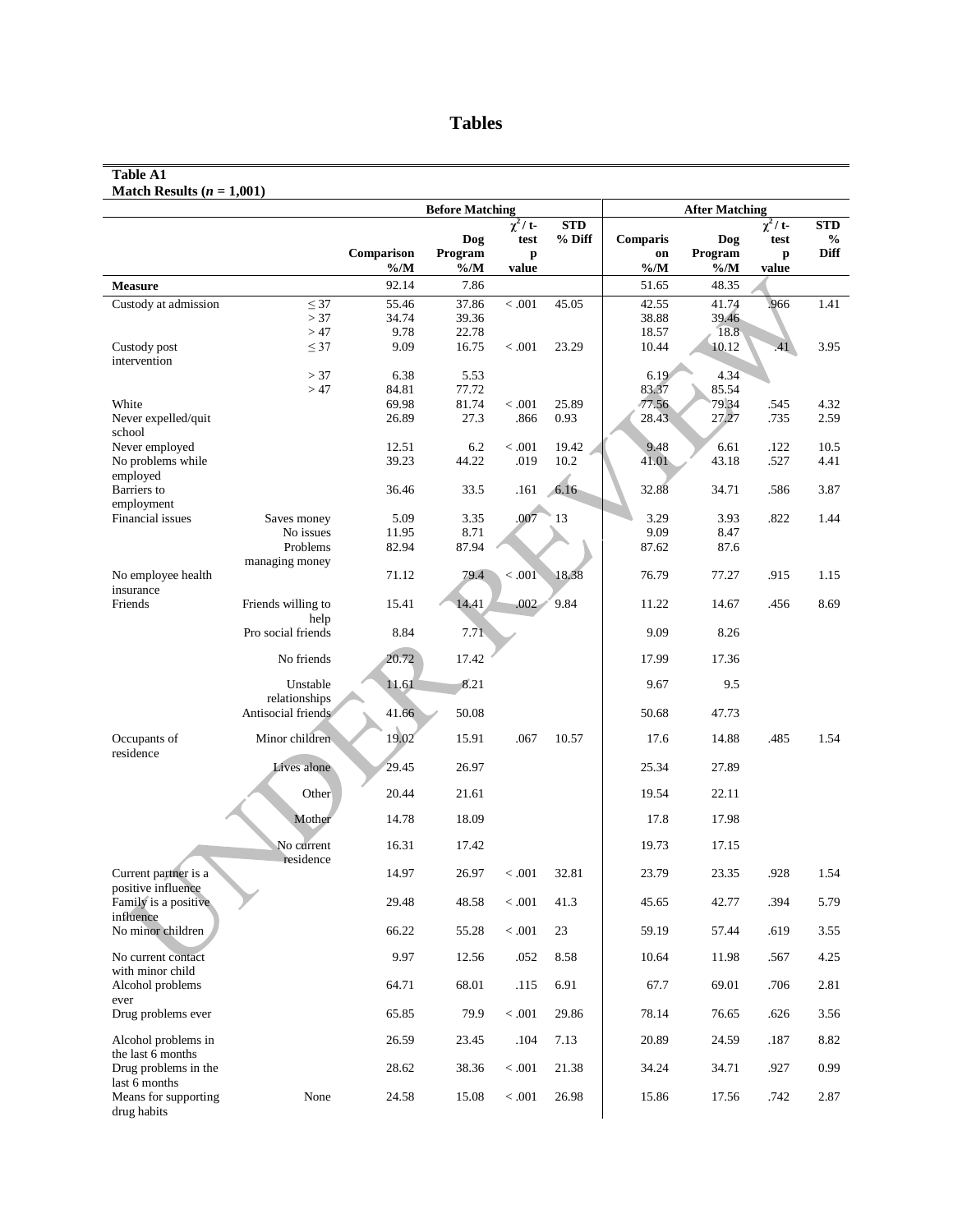|                                                        | Legal income                                        | 24.65   | 21.44     |           |       | 24.56   | 23.35   |              |          |  |
|--------------------------------------------------------|-----------------------------------------------------|---------|-----------|-----------|-------|---------|---------|--------------|----------|--|
|                                                        | Illegal income                                      | 50.77   | 63.48     |           |       | 59.57   | 59.09   |              |          |  |
| Prior treatment for                                    |                                                     | 34.98   | 53.94     | < .001    | 39.39 | 51.06   | 49.59   | .686         | 2.95     |  |
| drug use<br>Never clean during                         |                                                     | 37.39   | 33.67     | .078      | 7.7   | 34.24   | 34.09   | $\mathbf{1}$ | 0.31     |  |
| recent 6 months<br>Documented mental                   |                                                     | 39.73   | 36.18     | .097      | 7.26  | 34.82   | 36.36   | .656         | 3.23     |  |
| health problems<br>Mental health                       |                                                     | 12.07   | 14.41     | .108      | 7.13  | 13.54   | 14.05   | .887         | 1.48     |  |
| outpatient previously<br>Aggressive or violent         |                                                     | 82.79   | 77.89     | .003      | 12.87 | 81.04   | 78.72   | .402         | 5.8      |  |
| behaviors in the<br>community<br>Aggressive or violent |                                                     | 35.13   | 22.95     | $<.001$   | 25.69 | 27.85   | 25.62   | 468          | 5.04     |  |
| behaviors while<br>confined                            |                                                     |         |           |           |       |         |         |              |          |  |
| Acceptance of<br>responsibility for                    | Accepts<br>responsibility                           | 44.19   | 39.87     | .029      | 9.99  | 45.07   | 42.36   | .116         | 3.52     |  |
| behavior                                               | Superficially<br>accepts                            | 4.28    | 3.18      |           |       | 1.55    | 3.51    |              |          |  |
|                                                        | responsibility<br>Does not accept<br>responsibility | 51.53   | 56.95     |           |       | 53.38   | 54.13   |              |          |  |
| Needs individual                                       |                                                     | 48.07   | 48.74     | .785      | 1.34  | 49.13   | 49.38   | .987         | 0.5      |  |
| living services<br>Total days<br>incarcerated          |                                                     | 4095.06 | 2104.08   | < 0.001   | 82.37 | 2994.64 | 2430.39 | < 0.001      | 26.92    |  |
| Infraction rate pretest                                |                                                     | 0.142   | 0.126     | .098      | 7.05  | 0.102   | 0.121   | .085         | $-10.91$ |  |
| Serious infraction<br>rate pretest                     |                                                     | 0.1192  | $0.046 -$ | < 0.001   | 33.9  | 0.066   | 0.056   | .232         | 7.56     |  |
| Grievance rate pretest                                 |                                                     | 0.167   | 0.136     | .01       | 7.94  | 0.112   | 0.148   | .018         | $-15.09$ |  |
| Sanction rate pretest                                  |                                                     | 0.159   | 0.112     | < 0.001   | 18.84 | 0.110   | 0.117   | .543         | $-3.85$  |  |
| Violent infraction<br>rate pretest                     |                                                     | 0.013   | 0.006     | < 0.001   | 28.68 | 0.008   | 0.007   | .37          | 5.67     |  |
| Age at admission                                       |                                                     | 32.108  | 33.293    | .008      | 10.63 | 33.021  | 33.272  | .714         | $-2.32$  |  |
| Aggressive<br>characteristics scale                    |                                                     | 2.182   | 1.686     | < .001    | 28.68 | 1.839   | 1.764   | .466         | 4.61     |  |
| Aggressive motives<br>scale                            |                                                     | 1.586   | 1.467     | .004      | 12.22 | 1.489   | 1.473   | .798         | 1.62     |  |
| Antisocial attitudes<br>motive scale                   |                                                     | 2.091   | 2.063     | .434      | 3.33  | 2.023   | 2.039   | .762         | $-1.91$  |  |
| Antisocial attitudes<br>characteristics scale          |                                                     | 1.870   | 1.564     | < .001    | 15.03 | 1.688   | 1.626   | .613         | 3.2      |  |
| Recent impact scale                                    |                                                     | 1.043   | 1.460     | $<.001\,$ | 27.02 | 1.305   | 1.307   | .983         | .14      |  |
|                                                        |                                                     |         |           |           |       |         |         |              |          |  |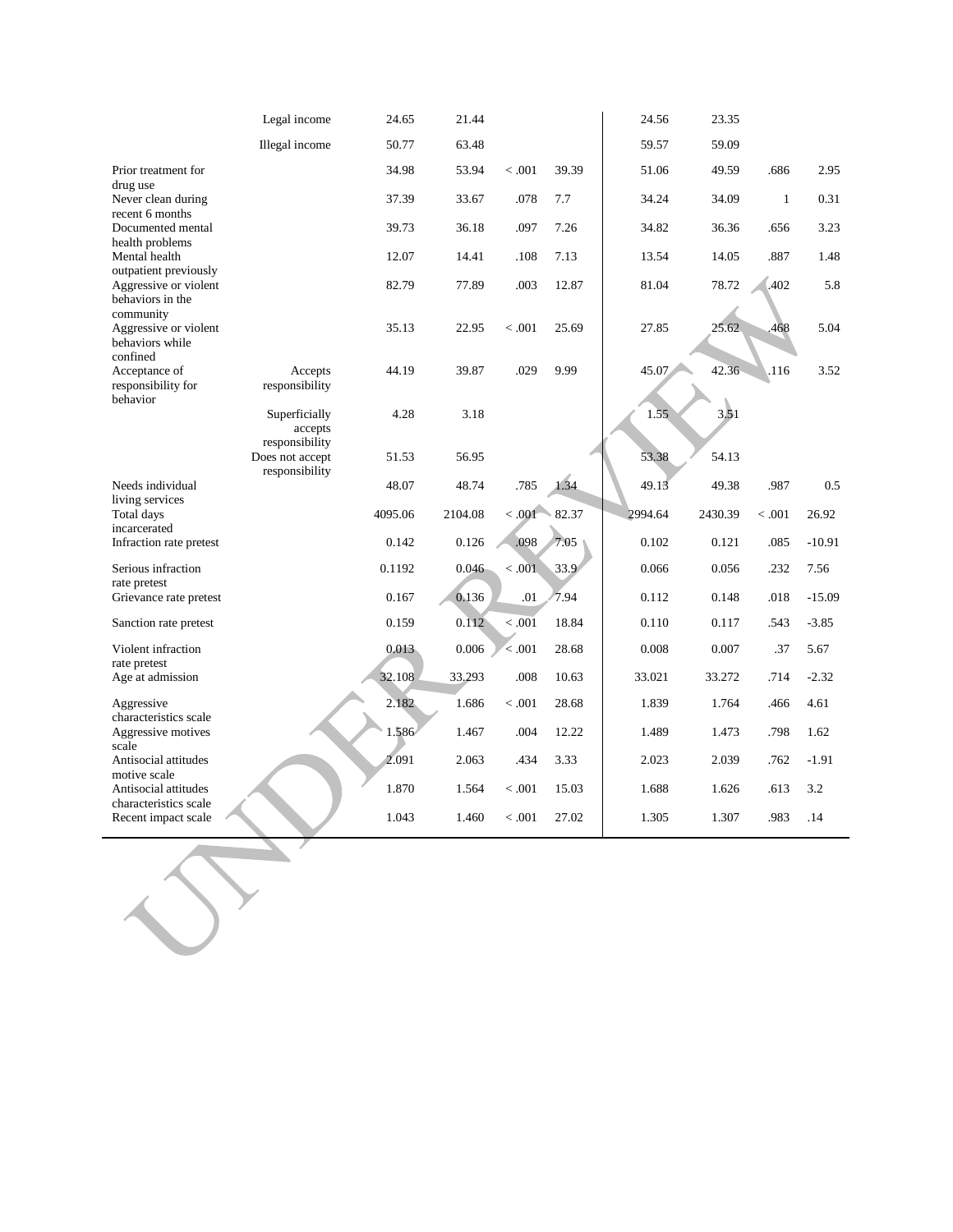#### **Table A2**

| Sensitivity Tests $(n = 597)$                       |                               |                                       |                                        |                      |                      |
|-----------------------------------------------------|-------------------------------|---------------------------------------|----------------------------------------|----------------------|----------------------|
|                                                     |                               | <b>Dropped</b><br><b>Participants</b> | <b>Selected</b><br><b>Participants</b> | $\chi^2/t$ -<br>test | STD %<br><b>Diff</b> |
|                                                     |                               | $\%$ /M                               | $\%$ /M                                | p value              |                      |
| <b>Measure</b>                                      |                               | 18.93                                 | 81.07                                  |                      |                      |
| Custody at admission                                | $\leq$ 37<br>> 37             | 21.24<br>38.94                        | 41.74<br>39.46                         | $<.001$              | 54.3                 |
|                                                     | >47                           | 39.82                                 | 18.8                                   |                      |                      |
| Custody post intervention                           | $\leq 37$                     | 45.13                                 | 10.12                                  | < 0.001              | 100.71               |
|                                                     | > 37<br>>47                   | 10.62<br>44.25                        | 4.34<br>85.54                          |                      |                      |
| White                                               |                               | 92.04                                 | 79.34                                  | ,0.003               | 32.84                |
| Never expelled/quit school                          |                               | 27.43                                 | 27.27                                  | 1                    | 0.36                 |
| Never employed<br>No problems while employed        |                               | 4.42<br>48.67                         | 6.61<br>43.18                          | 0.515<br>0.341       | 9.06<br>11.05        |
| Barriers to employment                              |                               | 28.32                                 | 34.71                                  | 0.236                | 13.53                |
| Financial issues                                    | Saves money<br>No issues      | 0.88<br>9.73                          | 3.93<br>8.47                           | 0.255                | 10.84                |
|                                                     | Problems managing money       | 89.38                                 | 87.6                                   |                      |                      |
| No employee health insurance                        |                               | 88.5                                  | 77.27                                  | 0.012                | 27.73                |
| Friends                                             | Friends willing to help       | 13.27                                 | 14.67                                  | 0.067                | 15.92                |
|                                                     | Pro social friends            | 5.31                                  | 8.26                                   |                      |                      |
|                                                     | No friends                    | 0.88                                  | 2.48                                   |                      |                      |
|                                                     | Unstable relationships        | 17.7                                  | 17.36                                  |                      |                      |
|                                                     | Antisocial friends            | 2.65                                  | 9.5                                    |                      |                      |
| Occupants of residence                              | Minor children<br>Lives alone | 60.18<br>20.35                        | 47.73<br>14.88                         | 0.565                | 1.94                 |
|                                                     | Other                         | 23.01                                 | 27.89                                  |                      |                      |
|                                                     | Mother                        | 18.58                                 | 17.98                                  |                      |                      |
|                                                     | No current residence          | 18.58                                 | 17.15                                  |                      |                      |
| Current partner is a positive influence             |                               | 42.48                                 | 23.35                                  | $<.001$              | 43.07                |
| Family is a positive influence                      |                               | 73.45                                 | 42.77                                  | $<.001$              | 61.34                |
| No minor children                                   |                               | 46.02                                 | 57.44                                  | 0.036                | 22.95                |
| No current contact with minor child                 |                               | 15.04                                 | 11.98                                  | 0.468                | 9.23                 |
| Alcohol problems ever                               |                               | 63.72                                 | 69.01                                  | 0.33                 | 11.33                |
| Drug problems ever                                  |                               | 93.81                                 | 76.65                                  | $<.001\,$            | 42.76                |
| Alcohol problems in the last 6 months               |                               | 18.58                                 | 24.59                                  | 0.218                | 14.16                |
| Drug problems in the last 6 months                  |                               | 53.98                                 | 34.71                                  | < 0.001              | 39.6                 |
| Means for supporting drug habits                    | None                          | 4.42                                  | 17.56                                  | < 0.001              | 48.91                |
|                                                     | Legal income                  | 13.27                                 | 23.35                                  |                      |                      |
|                                                     | Illegal income                | 82.3                                  | 59.09                                  |                      |                      |
| Prior treatment for drug use                        |                               | 72.57                                 | 49.59                                  | $<.001$              | 46.06                |
| Never clean during recent 6 months                  |                               | 31.86                                 | 34.09                                  | 0.733                | 4.72                 |
| Documented mental health problems                   |                               | 35.4                                  | 36.36                                  | 0.933                | 2.01                 |
| Mental health outpatient previously                 |                               | 15.93                                 | 14.05                                  | 0.716                | 5.35                 |
| Aggressive or violent behaviors in the<br>community |                               | 74.34                                 | 78.72                                  | 0.376                | 10.55                |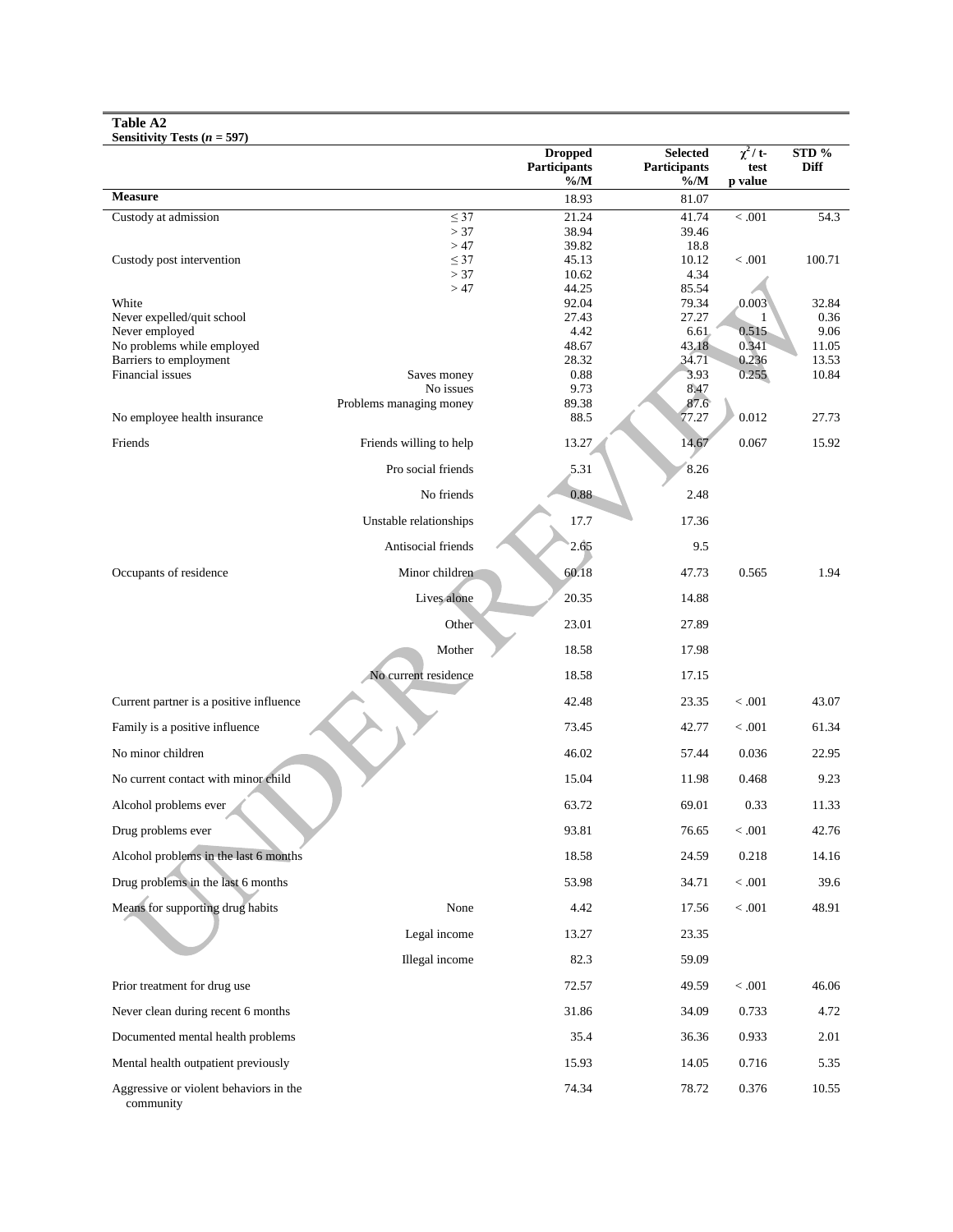| Aggressive or violent behaviors while<br>confined |                                                     | 11.5     | 25.62  | 0.002       | 33.54  |
|---------------------------------------------------|-----------------------------------------------------|----------|--------|-------------|--------|
| Acceptance of responsibility for<br>behavior      | Accepts responsibility                              | 29.2     | 42.36  | 0.015       | 28.92  |
|                                                   | Superficially accepts                               | 1.77     | 3.51   |             |        |
|                                                   | responsibility<br>Does not accept<br>responsibility | 69.03    | 54.13  |             |        |
| Needs individual living services                  |                                                     | 46.02    | 49.38  | 0.59        | 6.72   |
| Total days incarcerated                           |                                                     | 706.41   | 2430.4 | < .001      | 54.3   |
| Infraction rate pretest                           |                                                     | 0.149    | 0.121  | 0.259       | 100.71 |
| Serious infraction rate pretest                   |                                                     | 0.003    | 0.056  | $\leq .001$ | 32.84  |
| Grievance rate pretest                            |                                                     | 0.082    | 0.149  | 0.015       | 0.36   |
| Sanction rate pretest                             |                                                     | 0.09     | 0.118  | 0.101       | 9.06   |
| Violent infraction rate pretest                   |                                                     | $\Omega$ | 0.007  | < .001      | 11.05  |
| Age at admission                                  |                                                     | 33.381   | 33.273 | 0.908       | 13.53  |
| Aggressive characteristics scale                  |                                                     | 1.354    | 1.764  | 0.012       | 10.84  |
| Aggressive motives scale                          |                                                     | 1.442    | 1.473  | 0.771       | 27.73  |
| Antisocial attitudes motive scale                 |                                                     | 2.168    | 2.039  | 0.129       | 15.92  |
| Antisocial attitudes characteristics scale        |                                                     | 1.301    | 1.626  | 0.098       | 1.94   |
| Recent impact scale                               |                                                     | 2.115    | 1.308  | < .001      | 43.07  |

J Prince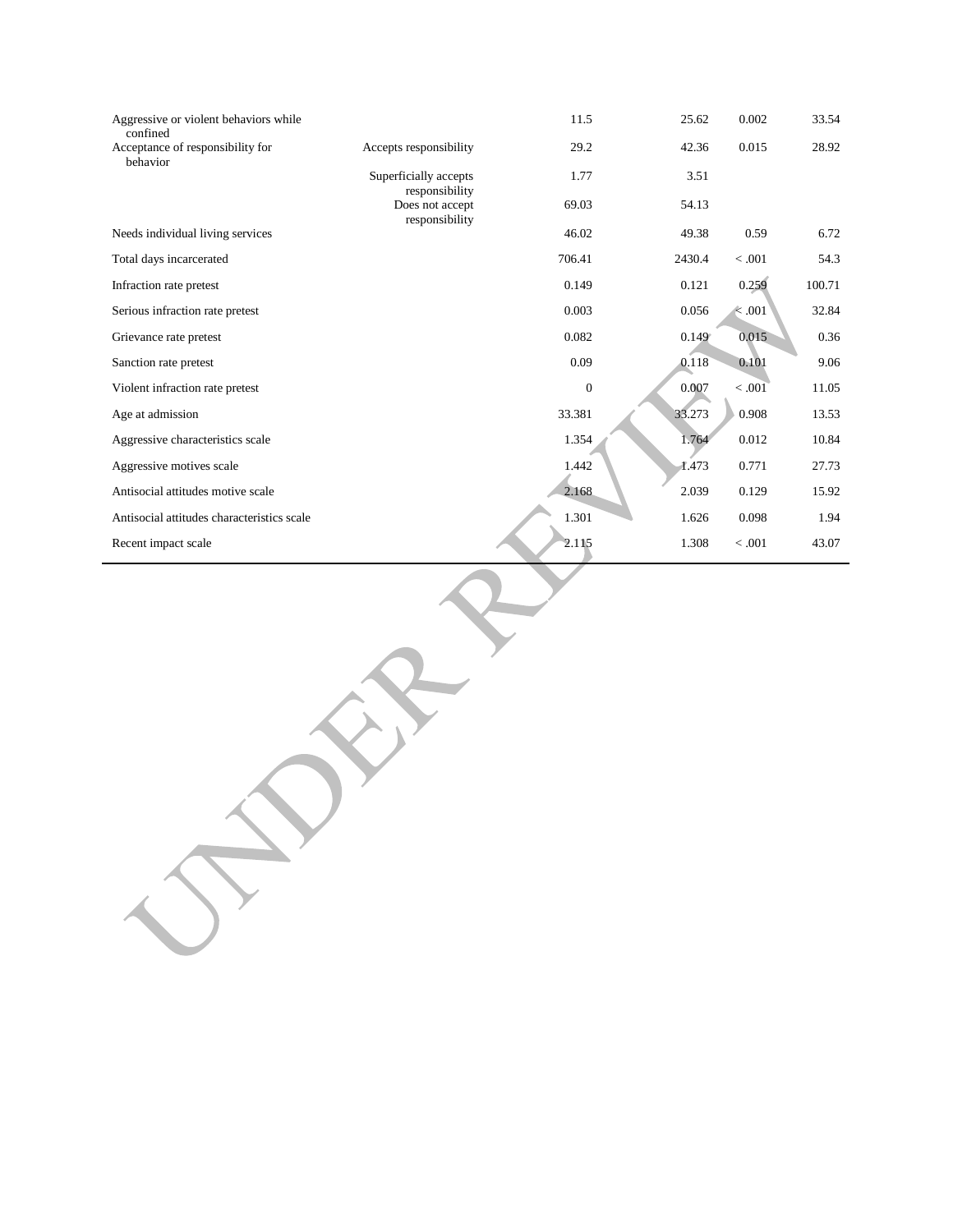#### **Table 1 Serious Infraction Models (***n* **= 1,001)**

|                                                      |                  |                                  | Model I          |                   | Model II                 |                  |                                          |                  |  |
|------------------------------------------------------|------------------|----------------------------------|------------------|-------------------|--------------------------|------------------|------------------------------------------|------------------|--|
| Measure                                              | $\boldsymbol{B}$ | $\cal SE$                        | $\boldsymbol{t}$ | $\boldsymbol{p}$  | $\boldsymbol{B}$         | $\cal SE$        | $\boldsymbol{t}$                         | $\boldsymbol{p}$ |  |
| Intercept                                            | 0.072            | 0.044                            | 1.64             | .101              | 0.047                    | 0.071            | 0.663                                    | .507             |  |
| Dog Program Participant                              | $-0.149$         | 0.063                            | $-2.361$         | 0.018             | $-0.210$                 | 0.066            | $-3.182$                                 | .002             |  |
|                                                      |                  |                                  |                  |                   |                          |                  |                                          |                  |  |
| <b>Current Facility</b>                              |                  |                                  |                  |                   |                          |                  |                                          |                  |  |
| Variance of Random Effects                           |                  |                                  |                  |                   |                          |                  | 0.037                                    |                  |  |
| Analysis of Deviance Test                            |                  |                                  |                  |                   |                          |                  | 28.74                                    | < .001           |  |
|                                                      |                  |                                  |                  |                   |                          |                  |                                          |                  |  |
|                                                      |                  |                                  |                  |                   |                          |                  |                                          |                  |  |
| Table 2<br>Violent Infraction Models ( $n = 1,001$ ) |                  |                                  |                  |                   |                          |                  |                                          |                  |  |
|                                                      |                  |                                  |                  |                   |                          |                  |                                          |                  |  |
|                                                      | Model I          |                                  |                  |                   |                          | Model II         |                                          |                  |  |
| Measure                                              | $\boldsymbol{B}$ | SE                               | $\boldsymbol{t}$ | $p_{\mathcal{A}}$ | $\boldsymbol{B}$         | SE               | $\boldsymbol{t}$                         | $\boldsymbol{p}$ |  |
| Intercept                                            | 0.106            | 0.044                            | 2.421            | .016              | 0.094                    | 0.055            | 1.704                                    | .089             |  |
| Dog Program Participant                              | $-0.219$         | 0.063                            | $-3.482$         | &0.001            | $-0.238$                 | 0.065            | $-3.655$                                 | $-.001$          |  |
|                                                      |                  |                                  |                  |                   |                          |                  |                                          |                  |  |
| <b>Current Facility</b>                              |                  |                                  |                  |                   |                          |                  |                                          |                  |  |
| Variance of Random Effects                           |                  |                                  |                  |                   |                          |                  | 0.012                                    |                  |  |
| Analysis of Deviance Test                            |                  |                                  |                  |                   |                          |                  | 4.276                                    | .039             |  |
|                                                      |                  |                                  |                  |                   |                          |                  |                                          |                  |  |
|                                                      |                  |                                  |                  |                   |                          |                  |                                          |                  |  |
| Table 3<br>Grievances Filed Models ( $n = 1,001$ )   |                  |                                  |                  |                   |                          |                  |                                          |                  |  |
|                                                      |                  |                                  |                  |                   |                          |                  |                                          |                  |  |
|                                                      |                  |                                  | Model I          |                   |                          | Model II         |                                          |                  |  |
| Measure                                              | $\boldsymbol{B}$ | $\mathcal{S}E$<br>0 <sup>0</sup> | t                | p                 | $\boldsymbol{B}$<br>0.01 | SE<br>$\sim$ - - | $\boldsymbol{t}$<br>$\sim$ $\sim$ $\sim$ | $\boldsymbol{p}$ |  |

| Measure                                                                                   | B        | SE    |          | n    | B        | SE    |                 | p       |
|-------------------------------------------------------------------------------------------|----------|-------|----------|------|----------|-------|-----------------|---------|
| Intercept                                                                                 | 0.067    | 0.044 | 1.536    | .125 | 0.064    | 0.066 | 0.964           | .336    |
| Dog Program Participant                                                                   | $-0.139$ | 0.063 | $-2.208$ | .027 | $-0.179$ | 0.066 | $-2.697$        | .007    |
| <b>Current Facility</b><br>Variance of Random Effects<br><b>Analysis of Deviance Test</b> |          |       |          |      |          |       | 0.028<br>15.189 | < 0.001 |

#### **Table 4 Sanctions Imposed Models (***n* **= 1,001)**

|                                                       | Model I  |       |          |      | Model II |       |          |       |  |
|-------------------------------------------------------|----------|-------|----------|------|----------|-------|----------|-------|--|
| Measure                                               | B        | SE    |          | n    | B        | SE    |          | p     |  |
| Intercept                                             | 0.032    | 0.044 | 0.735    | .463 | 0.025    | 0.061 | 0.406    | 0.685 |  |
| Dog Program Participant                               | $-0.067$ | 0.063 | $-1.057$ | .291 | $-0.099$ | 0.066 | $-1.489$ | .137  |  |
| <b>Current Facility</b><br>Variance of Random Effects |          |       |          |      |          |       | 0.02     |       |  |
| Analysis of Deviance Test                             |          |       |          |      |          |       | 5.889    | .015  |  |